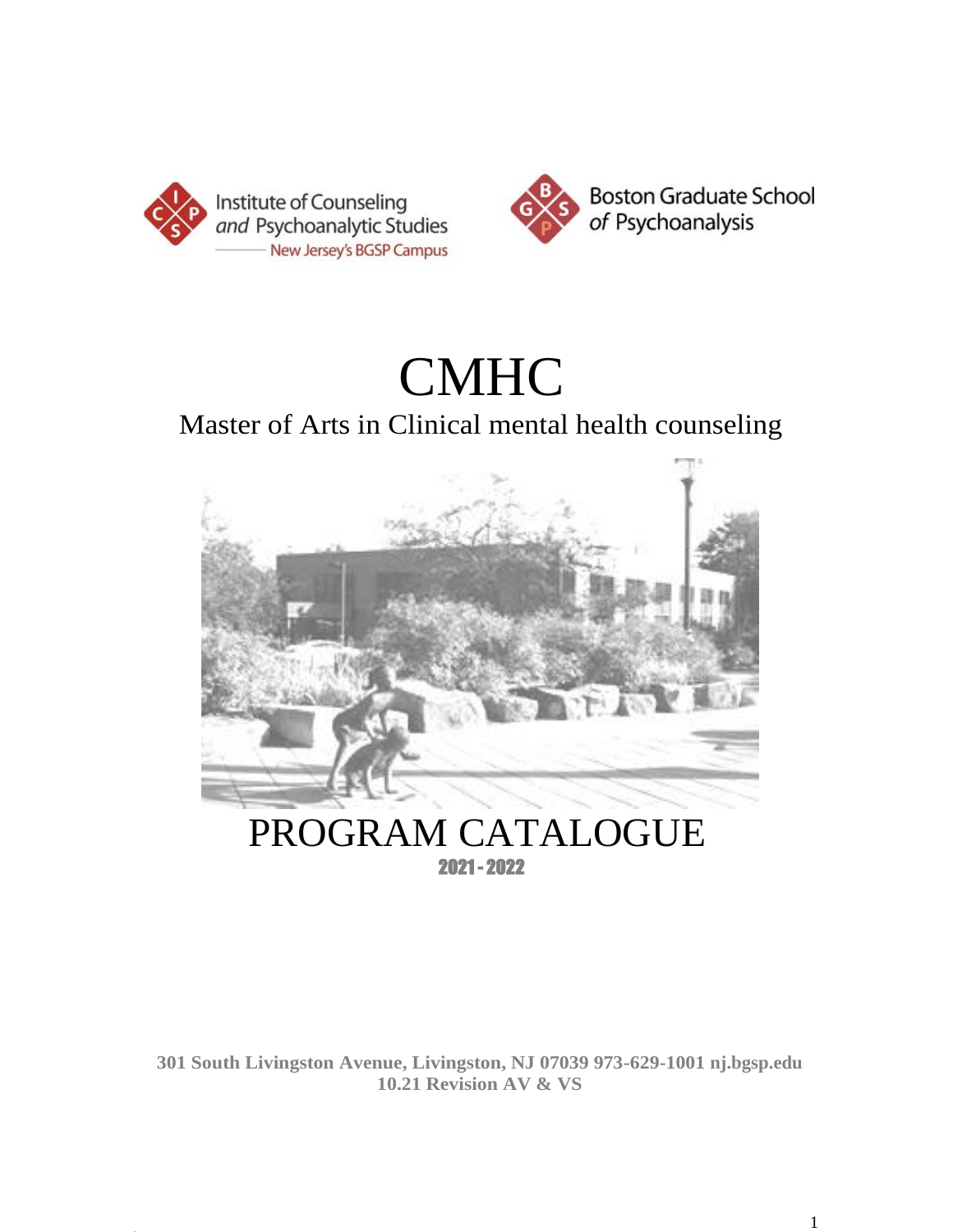# **CONTENTS**

### **Master of Arts in Clinical Mental Health Counseling**

|  | Fieldwork Seminars (meets clinical hour requirements – 16 credits required) 5 |  |
|--|-------------------------------------------------------------------------------|--|
|  |                                                                               |  |
|  |                                                                               |  |
|  |                                                                               |  |
|  |                                                                               |  |
|  |                                                                               |  |
|  |                                                                               |  |
|  |                                                                               |  |
|  |                                                                               |  |
|  |                                                                               |  |
|  |                                                                               |  |

*BGSP/ICPS's degree programs are offered in partnership with ACAP, which provides facilities, faculty resources, library resources, staffing, and support for ICPS Livingston, New Jersey instructional location. The programs are regionally accredited by the New England Commission of Higher Education (formerly the Commission on Institutions of Higher Education of the New England Association of Schools and Colleges, Inc.)*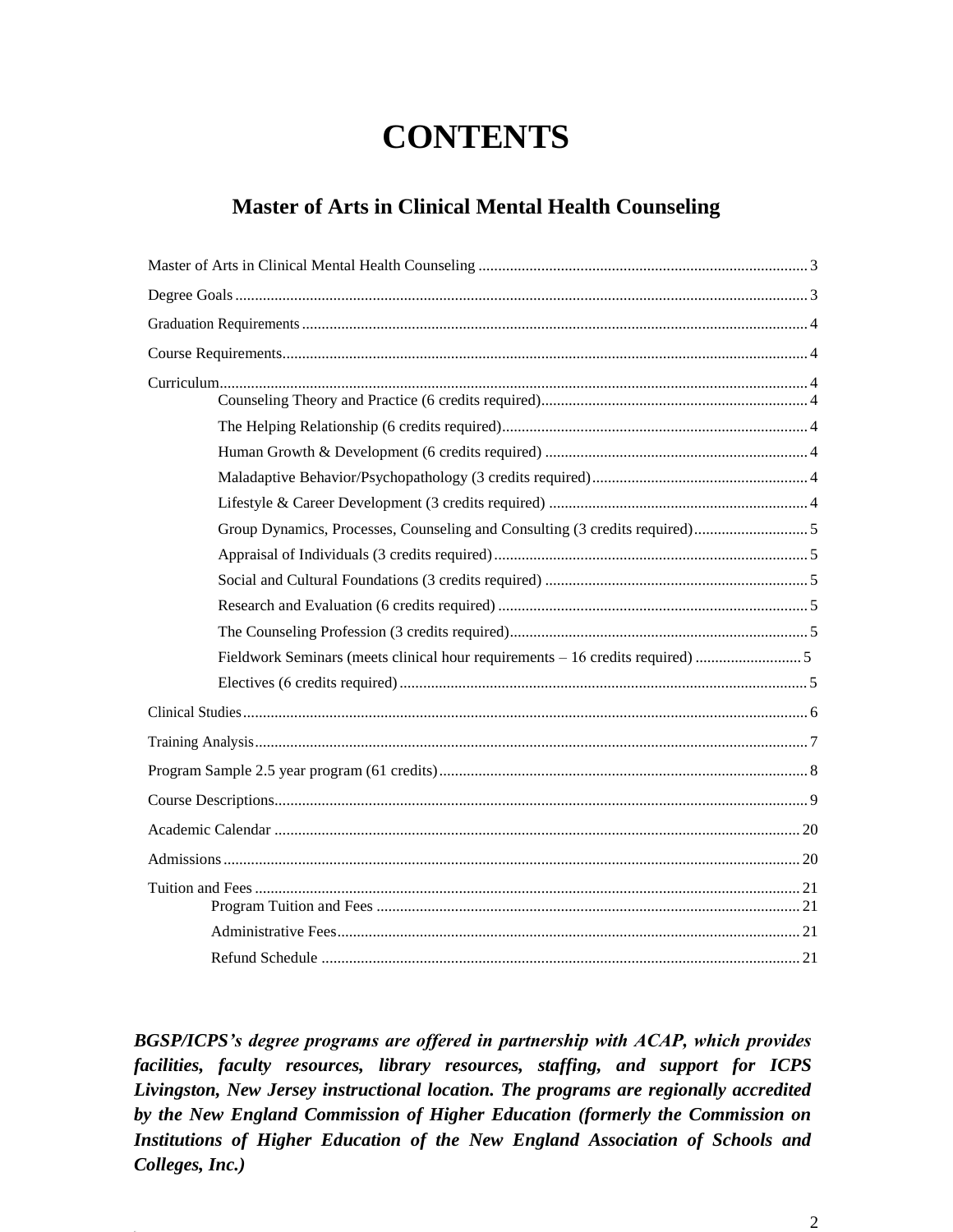# <span id="page-2-0"></span>**Master of Arts in Clinical Mental Health Counseling**

The Masters in Arts in Clinical mental health counseling (MA in CMHC) degree provides students with comprehensive master's level training in clinical mental health counseling, with a specialization in psychoanalytic studies. The curriculum is designed according to the nine core content areas of clinical mental health counseling with a focus in psychodynamics including course requirements and practicum and internship experiences.

This unique degree is ideal for the student interested in practicing as a clinical mental health counselor at the master's level. In order to gain an understanding of the range of treatment approaches in clinical settings, students survey the breadth of theories and clinical methods available in the field of clinical mental health with depth of approach in the psychodynamic model. Students receive instruction and clinical supervision from psychoanalysts and New Jersey licensed mental health professionals both within the fieldwork course sequence and as the fieldwork placement clinical supervisor.

Students receive a broad foundation in theory and practice of psychodynamic counseling, from historical works to contemporary thought. The specialization in psychodynamic counseling allows students to gain an appreciation of unconscious motivation and the unconscious forces at work in everyday life events, mental health conflicts and psychopathology. In addition, the MA in CMHC degree introduces students to practice through the fieldwork course sequence where students complete 100 hours of practicum and 600 hours of internship, providing at least 700 total hours of experience. Clinical placements provide the opportunity, under supervision, to develop skills basic to fostering an effective therapeutic relationship with patients and to work with a range of problems and diagnoses.

The 61 credit Clinical mental health counseling curriculum may be completed over six semesters of full-time study (including summer semester), though most students choose to proceed at a slower pace to fully integrate course material with clinical experiences. It is suggested that applicants consult with their advisor regarding setting the optimal pace. Degree coursework is primarily offered once per week in the evenings and during the day on Thursdays.

# <span id="page-2-1"></span>**Degree Goals**

Upon completion of the Master of Arts degree program in Clinical mental health counseling, students are expected to achieve a number of learning outcomes:

Students will demonstrate:

- 1) Basic knowledge of psychoanalytic counseling, applied to human development and psychopathology as well as interpersonal functioning in diverse cultural contexts.
- 2) An understanding of basic assessment practices and diagnosis, differentiating diagnoses according to the DSM and psychoanalytic conceptualizations.
- 3) Acquisition of knowledge and clinical intervention skills useful in establishing a relationship and a treatment plan with the full range of functioning, from regressed and narcissistic patients to better functioning patient groups.
- 4) This includes an awareness of transference-countertransference dynamics and treatment resistance patterns.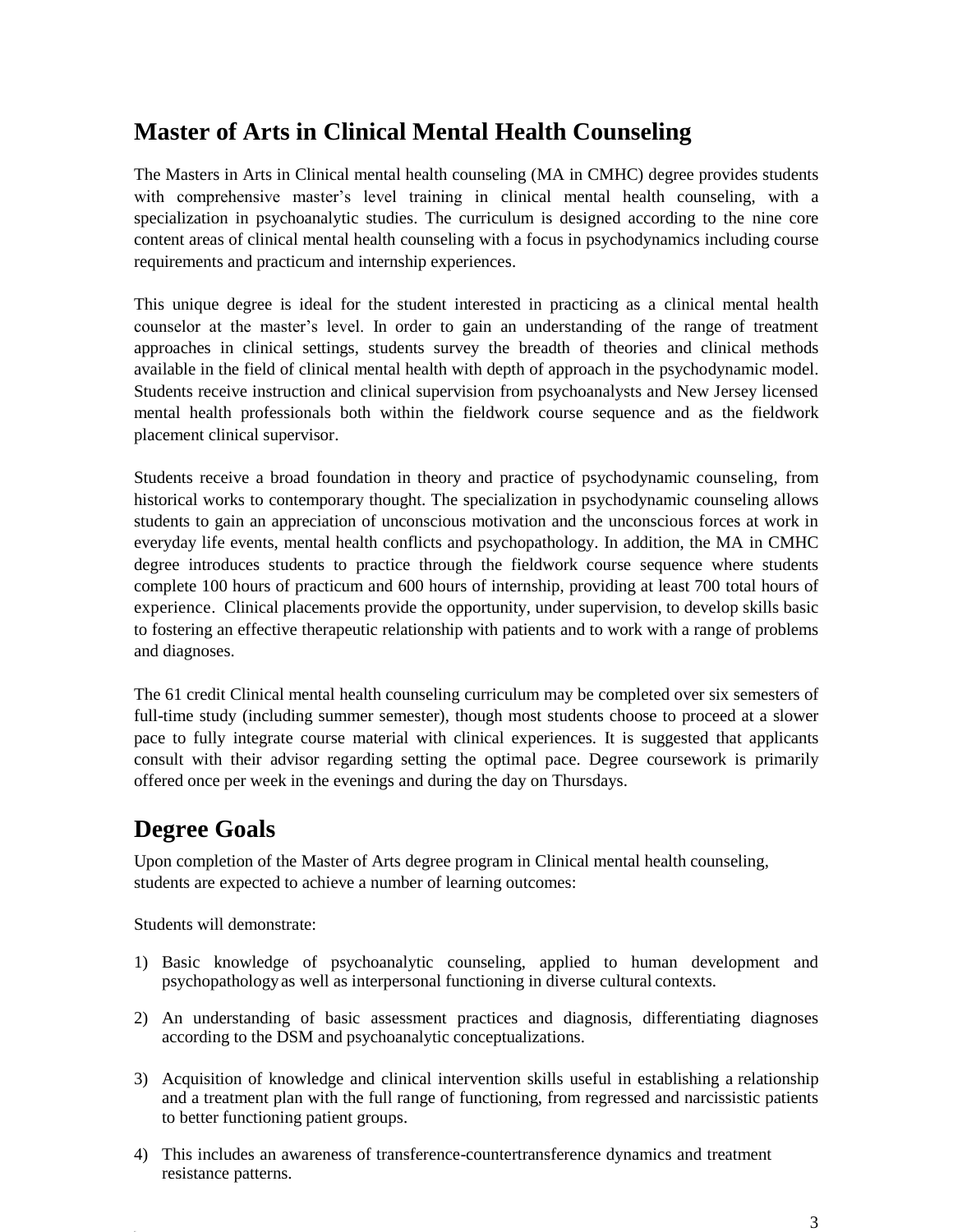- 5) Knowledge, skills and self-awareness through completion of a fieldwork paper and presentation.
- 6) Students master basic psychoanalytic counseling theory and standards of ethical practice.

The Master of Arts in Clinical mental health counseling degree includes coursework, clinical supervision and personal psychoanalysis, culminating in a psychoanalytic case paper and presentation to the faculty. 700 hours of clinical experience is accompanied by individual and group supervision.

# <span id="page-3-0"></span>**Graduation Requirements**

To graduate, students complete:

- 1) 61 credits of academic and clinical coursework.
- 2) A 700-hour fieldwork, of which 100 hours constitute the counseling practicum and 600 hours constitute the internship
- 3) Satisfactory presentation of a fieldwork psychodynamic case paper and presentation
- 4) Minimum of 70 sessions of training analysis

## <span id="page-3-1"></span>**Course Requirements**

Required courses provide the student with a thorough understanding of the facets of clinical mental health counseling, including counseling theory and practice; the helping profession; human growth and developmental studies; psychopathology; lifestyle and career development; appraisal of individuals; ethics and professional practice; group dynamics; social and cultural foundations and research. The program fosters students' clinical and research skills and develops the students' awareness of the ethics of clinical mental health counseling. Psychoanalytic focus in coursework develops the student's appreciation of unconscious forces at work in mental health & pathology and allows the student to compare and survey a range of counseling approaches.

### <span id="page-3-3"></span><span id="page-3-2"></span>**Curriculum**

#### **Counseling Theory and Practice (6 credits required)**

GPSA521 Psychoanalytic Counseling: Basic Concepts (3 credits) (required) GPSA536 Comparative Psychotherapies II: Theories of Counseling & Psychoanalysis (3 credits) (required)

#### <span id="page-3-4"></span>**The Helping Relationship (6 credits required)**

GPSA522 Comparative Psychotherapies I: Modern Concepts & Techniques (3 credits) (required) GPSA824 Treatment Techniques: Symbolic and Emotional Communication (3 credits) (required)

#### <span id="page-3-5"></span>**Human Growth & Development (6 credits required)**

GPSA507 Human Development: Through the Lifespan) (3 credits) (required) *Select One:* GPSA501 Human Development: The Developing Mind (3 credits) GPSA502 Human Development: Age Three to Adolescence (3 credits) GPSA503 Human Development: Adolescence to Adulthood (3 credits) GPSA504 Human Development: Adulthood - Middle to Later Years (3 credits)

#### <span id="page-3-6"></span>**Maladaptive Behavior/Psychopathology (3 credits required)**

*Select One:* GPSA181 Psychopathology: Severe Emotional Disorders (3 credits) GPSA184/541 Psychopathology: Primitive Mental States (3 credits)

#### <span id="page-3-7"></span>**Lifestyle & Career Development (3 credits required)**

GPSA586 Career Counseling (3 credits) (required)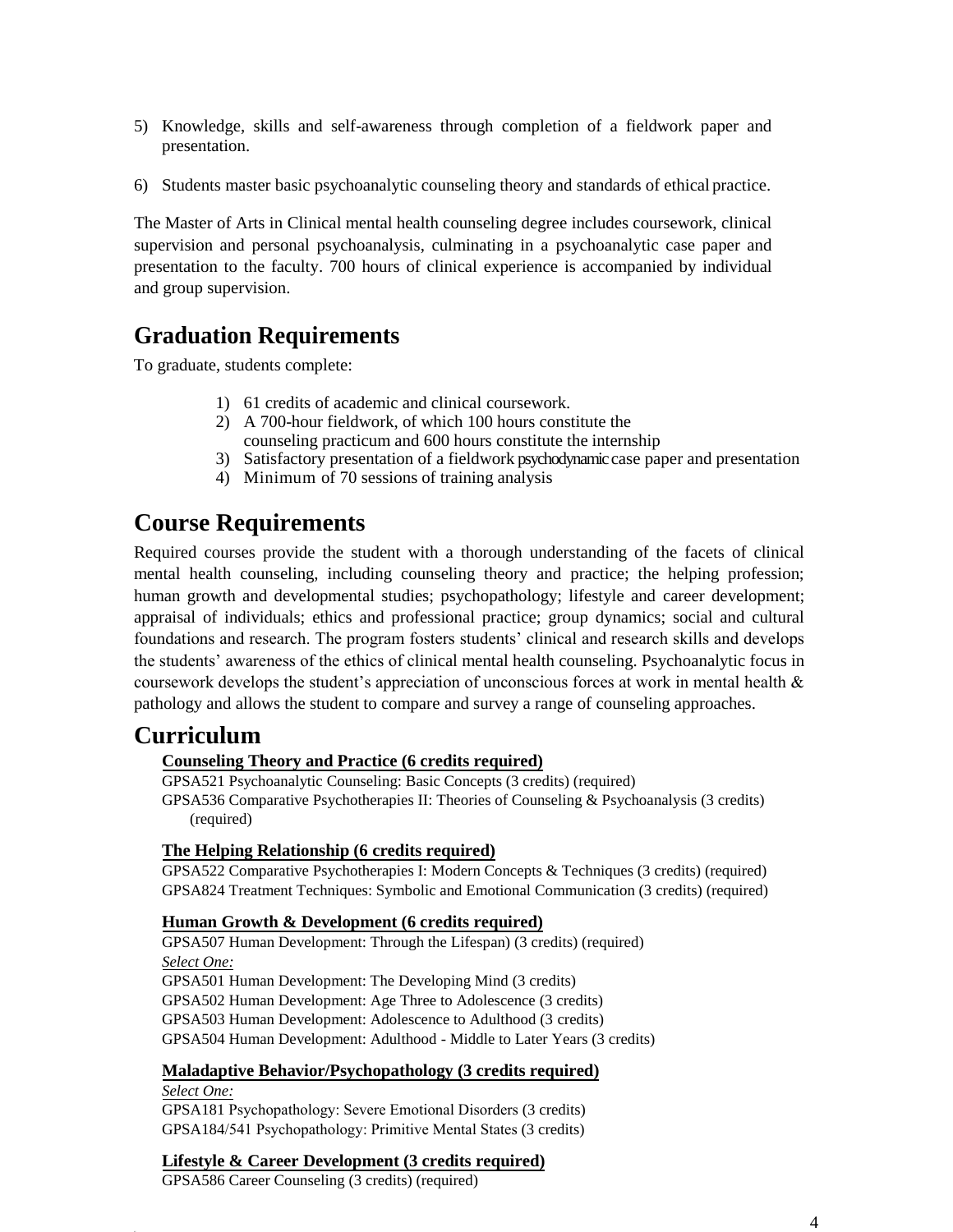#### <span id="page-4-0"></span>**Group Dynamics, Processes, Counseling and Consulting (3 credits required)**

*Select One:* GPSA531 Group Dynamics I: Theories & Techniques (3 credits) GPSA532 Group Dynamics II: Group Leadership (3 credits)

#### <span id="page-4-1"></span>**Appraisal of Individuals (3 credits required)**

GPSA101 Clinical Assessment and Appraisal (3 credits) (required)

#### <span id="page-4-2"></span>**Social and Cultural Foundations (3 credits required)**

<span id="page-4-3"></span>GPSA104 Multicultural Inclusion for Mental Health Work (3 credits) (required)

#### **Research and Evaluation (6 credits required)**

GPSA552 Introduction to Research in Human Sciences: Quantitative and Qualitative Studies (3 credits) (required) *Supplemental:* GPSA559-561 Directed Research (0.5 - 3 credits)

**The Counseling Profession (3 credits required)**

<span id="page-4-4"></span>GPSA511 The Counseling Profession (3 credits) (required)

#### <span id="page-4-5"></span>**Fieldwork Seminars (meets clinical hour requirements – (16 credits required)**

*Practicum, First Semester of Fieldwork*: *(required):*

GPSA700 Fieldwork Practicum Seminar

*Internship, Semesters 2 through 4 of Fieldwork Select at least three:*

GPSA701 Fieldwork Internship Seminar - When and How to Intervene: Transference and Countertransference & Supervised Group Studies (SGS) (4 credits)

- GPSA702 Fieldwork Internship Seminar: Issues of Bias in the Treatment of Mental Illness & Supervised Group Studies (SGS) (4 credits)
- GPSA703 Fieldwork Internship Seminar: Continuing Fieldwork Seminar & Supervised Group Studies (SGS) (4 credits)

GPSA704 Fieldwork Internship Seminar - Clinical Interventions & Supervised Group Studies (SGS) (4 credits)

#### <span id="page-4-6"></span>**Electives (3 credits required)**

GPSA161 Psychoanalytic Theory II: Fundamentals of Freud (3 credits) GPSA520 Evolution of Basic Psychoanalytic, Trauma, and Resilience Concepts (3 credits) GPSA526 Resistance and Defense (3 credits) GPSA529 Transference and Countertransference (3 credits) GPSA534 Trauma and the Resilient Mind: Contemporary Theories (3 credits) GPSA554 Masters Research Seminar (3 credits) (required) GPSA780 Clinical Supervision (3 credits) GPSA800 Attachment: Theory and Practice (3 credits) GPSA806 The Psychodynamics of the Body (3 credits) GPSA810 The Psychoanalytic View of Women (3 credits) GPSA825 Gender and Identity (3 credits) GPSA828 The Psychodynamics of the Family Life Cycle (3 credits) GPSA830 Attachment Patterns through the Lifecycle (3 credits) GPSA831 Intervention Strategies for Working with Regressed States (3 credits) GPSA833a Child Treatment: Theory and Practice (3 credits) GPSA833b Adolescent Treatment: Theory and Practice (3 credits) GPSA835 Couples through the Lifespan (3 credits) GPSA836 Human Sexuality and Libido (3 credits) GPSA838 Substance Use and Abuse in Mental Health Treatment (3 credits)

*A Total of 70 hours of analysis to be required - 15 before beginning fieldwork*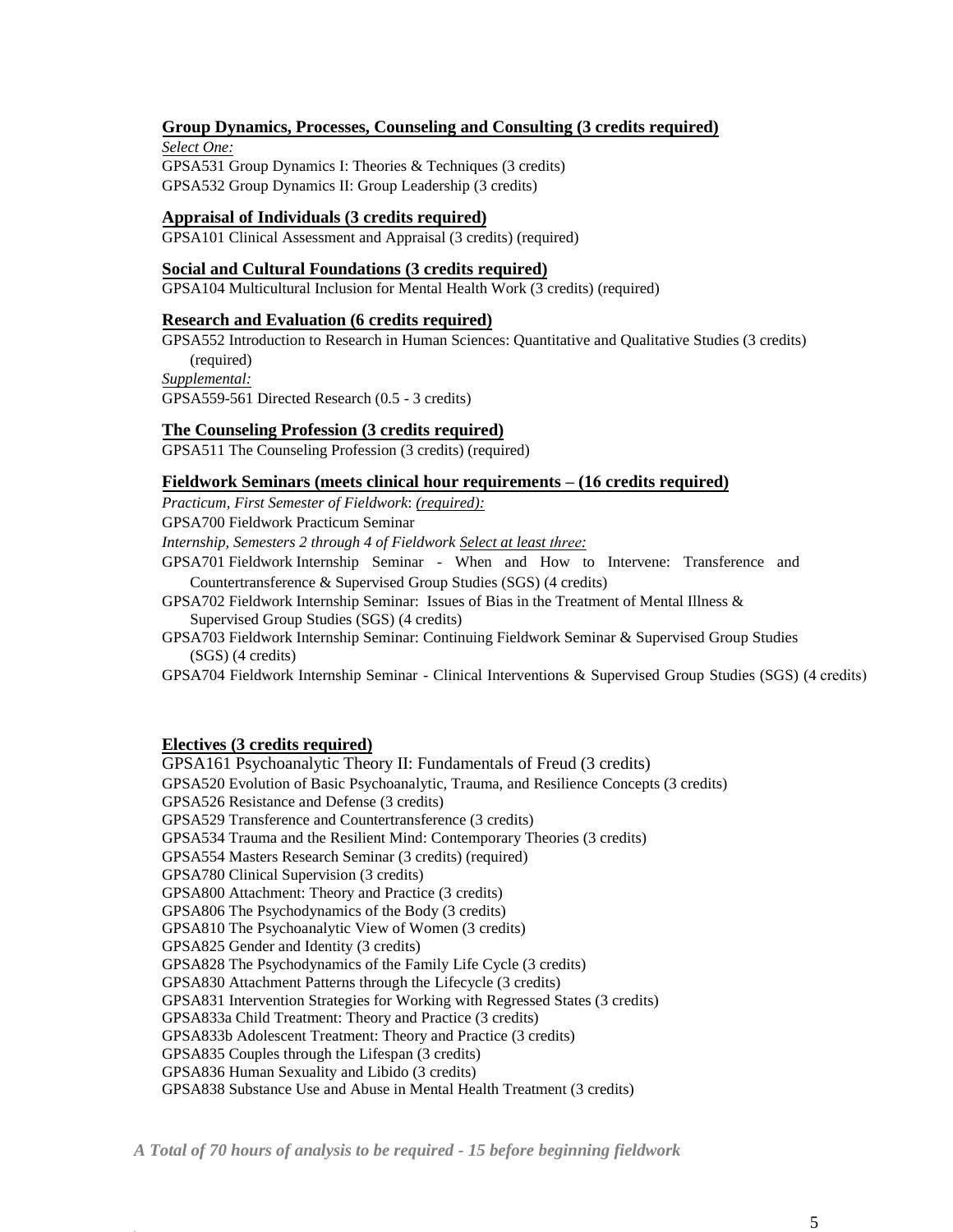# <span id="page-5-0"></span>**Clinical Studies**

Fieldwork studies in the Master of Arts in Clinical mental health counseling degree provide a rich learning experience for the counseling student interested in psychoanalysis. Students begin the Fieldwork course sequence with the practicum after completing at least 4 courses in theory (2 courses), research and psychopathology, engaging in a field placement in a setting to practice basic counseling skills. This experience provides the foundational building blocks for the skill set to develop a relationship with patients at the earliest levels of psychic functioning. Specifically, the fieldwork courses foster the ability to identify the patient's contacts, responses to stimulation, and symbolic communications while observing the emotional responses induced in oneself. These skills are basic to working with any patient.

During the four semester Fieldwork course sequence consisting of the practicum (at least 100 hours, GPSA 700) and internship (at least 600 hours, GPSA 701 - 704), students simultaneously participate in a Fieldwork Seminar course while being supervised by a licensed mental health professional. To complete the fieldwork sequence, students write a fieldwork case paper which is worked on with the fieldwork instructor and the clinical supervisor.

The Fieldwork Coordinator consults with each student on the internship selection and helps the student structure it to meet Internship requirements, with appropriate licensed supervisors and sufficient clinical hours. At least 12 sessions of training analysis are required before beginning the fieldwork course sequence.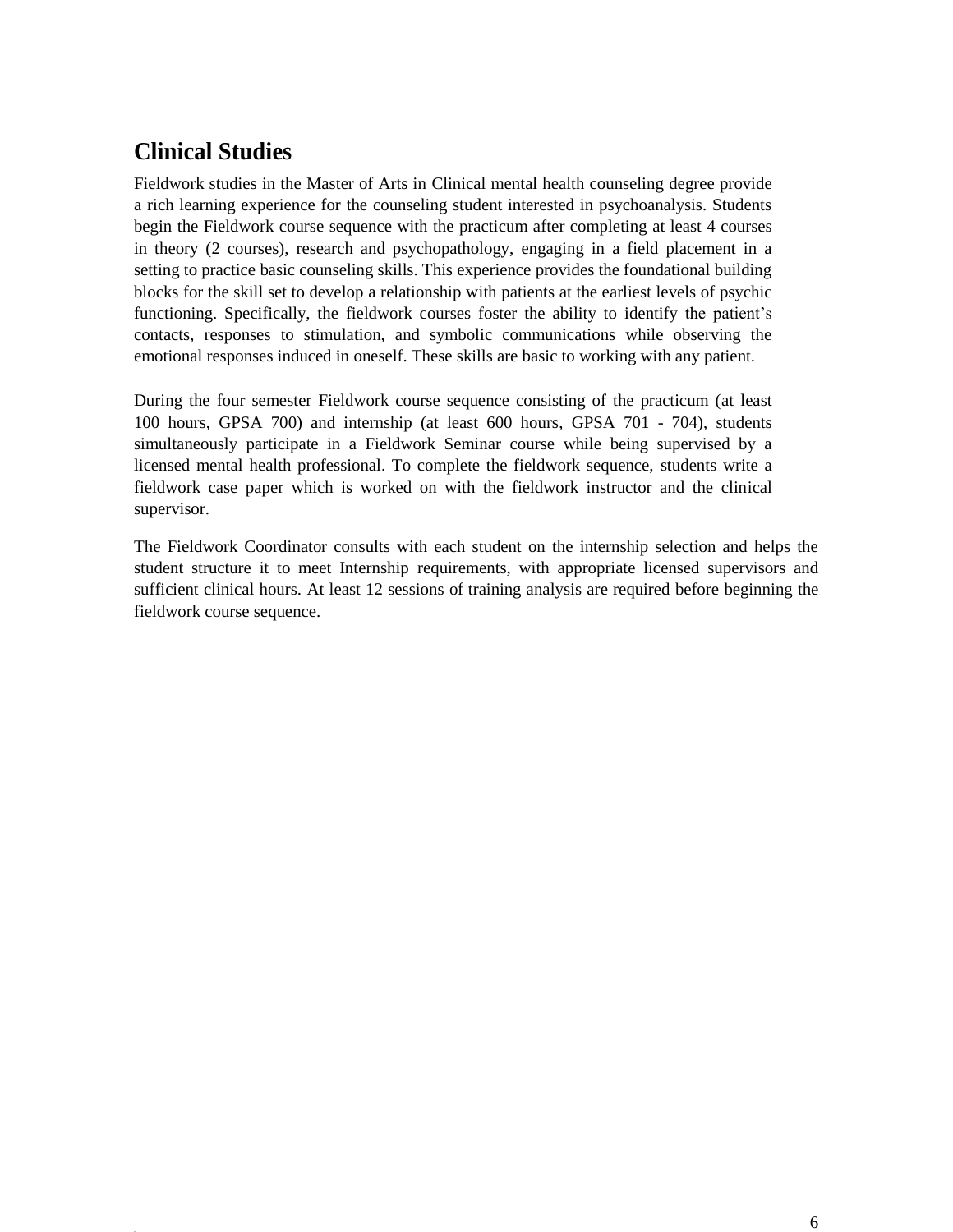# <span id="page-6-0"></span>**Training Analysis**

Students in the Master of Arts in Clinical mental health counseling program engage in a Training Analysis with a certified psychoanalyst throughout their studies. The analysis is considered part of the educational process, providing experiential learning and a fuller appreciation for one's own emotional dynamics as they relate to the observation and understanding of others and of the course material. Students choose an approved training analyst and work out the frequency of sessions with the analyst, usually meeting weekly. At least 12 sessions of training analysis are required before beginning the fieldwork course sequence. Students planning to pursue further psychoanalytic training plan the frequency of analysis to meet the analytic hour requirements for graduation for post master's programs. A total of 70 hours of training analysis is required for graduation from the Master of Arts in Clinical mental health counseling program.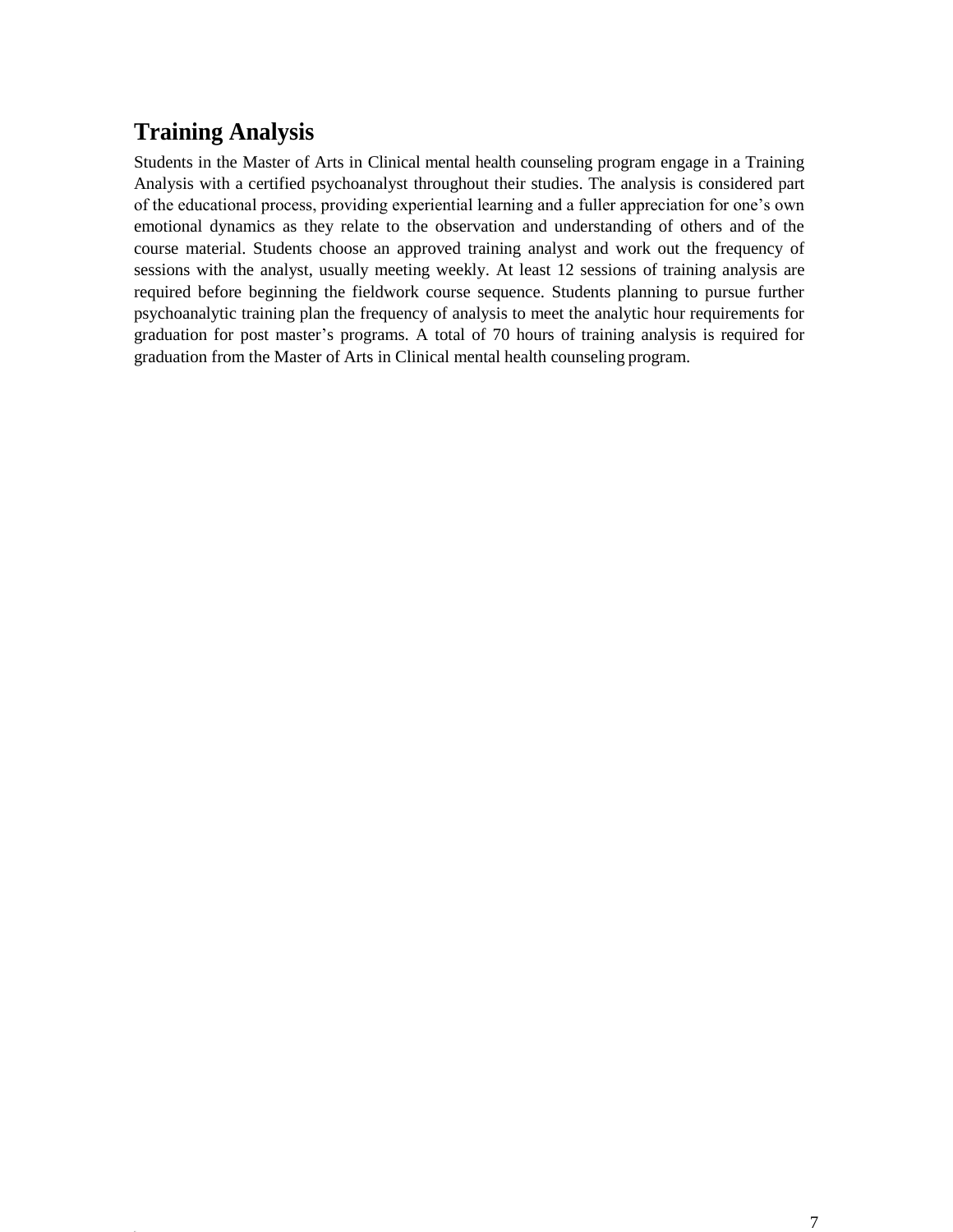# <span id="page-7-0"></span>**Program Sample 2.5 year program (61 credits)**

#### **Fall Semester I - 9 credits**

GPSA501 Human Development: The Developing Mind (3 credits) (Human Growth and Development) GPSA521 Psychoanalytic Counseling: Basic Concepts (3 credits) (Counseling Theory and Practice) GPSA184 Psychopathology: DSM, Psychodiagnostics and Case Study (3 credits) (Maladaptive Behavior/Psychopathology)

#### **Spring Semester II - 12 credits**

GPSA101 Clinical Assessment and Appraisal (3 credits) (Appraisal of Individuals) GPSA507 Thru the Lifespan (3 credits) (Human Growth & Development) GPSA522 Comparative Psychotherapies I: Modern Concepts & Techniques (3 credits) (The Helping Relationship) GPSA552 Introduction to Research in Human Sciences: Quantitative and Qualitative Studies (3 credits) (Research and Evaluation)

#### **Summer Semester - 6 credits**

GPSA104 Multicultural Inclusion for Mental Health Work (3 credits) (Social and Cultural Foundations) GPSA511 The Counseling Profession (3 credits) (The Counseling Profession)

#### **Fall Semester III - 10 credits**

GPSA520 Evolution of Basic Psychoanalytic, Trauma, and Resilience Concepts (3 credits) (Elective) GPSA 700 Fieldwork Practicum Seminar GPSA824 Treatment Techniques: Symbolic and Emotional Communication (3 credits) (The Helping Relationship)

#### **Spring Semester IV - 10 credits**

GPSA531 Group Dynamics I: Theories & Techniques (3 credits) (Group Dynamics, Processes, Counseling, and Consulting)

GPSA536 Comparative Psychotherapies II: Theories of Counseling and Psychoanalysis (3 credits) (Counseling Theory and Practice)

GPSA702 Fieldwork Seminar - When & How to Intervene: Transference and Countertransference & Supervised Group Studies (SGS) (4 credits) (Fieldwork Seminars)

#### **Summer Semester - 3 credits**

GPSA534 Trauma & the Resilient Mind: Contemporary Theories (3 credits) (Elective) (Continue Fieldwork Placement)

GPSA703 Fieldwork Seminar - Issues of Bias in the Treatment of Mental Illness & Supervised Group Studies (SGS) (4 credits) (Fieldwork Seminars)

#### **Fall Semester V – 10 credits**

GPSA554 Masters Research Seminar (3 credits) (Research and Evaluation)

GPSA586 Career Counseling (3 credits) (Lifestyle & Career Development)

GPSA704 Fieldwork Practicum Seminar –Continuing Fieldwork Seminar & Supervised Group Studies (SGS) (4 credits)

#### *Total of 70 hours of analysis to be required - 15 before beginning fieldwork*

\*Completing the Fieldwork Case Paper may take additional time and students may elect additional coursework to support the writing process.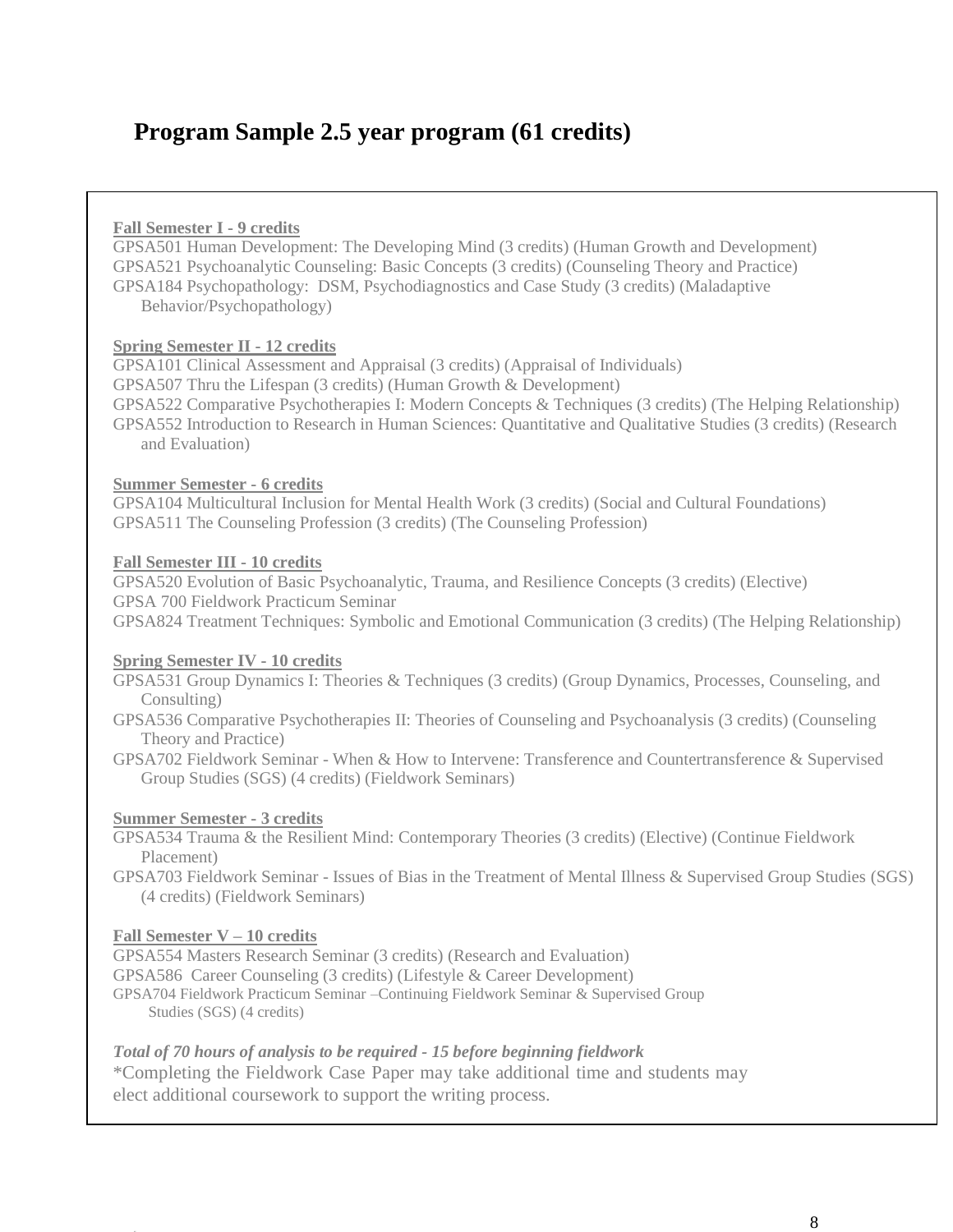# <span id="page-8-0"></span>**Course Descriptions**

#### **GPSA101 Clinical Assessment and Appraisal**

This course provides an overview of the appraisal process including observation, interviewing, measures, resources and tools to formulate a clinical understanding of clients within a broad range of settings and within a survey of populations. Behavior, observations, etiology, symptomology, assessment, countertransference, and treatment will be examined in working with clients representing the lifespan. The course examines issues of reliability, diversity, limitations and ethical practice in relation to the validity of the assessments. Students explore the relationship between assessment, findings, diagnosis, intervention and treatment planning.

#### **GPSA104 Multicultural Inclusion for Mental Health Work**

This course is designed to introduce students to theoretical models of diversity and identity development. Students will examine theories of Race, Ethnicity, Class, Sex, Gender, Sexual Orientation and Ability, and other components of cultural identities as a means of understanding the development and utility of one's own belief system, as well as the beliefs, values and experiences of a diverse client base. This course will address the notion of 'difference' within the therapeutic hour and examine the role and influence of systemic factors within the counseling process.

#### **GPSA161 Psychoanalytic Theory II: Fundamentals of Freud**

This course follows Freud's conception of libido theory from its inception through later developments. It then examines Freud's later papers on drive theory and the repetition compulsion; the division of the psyche into ego, id and superego; the sources of anxiety; the effects of innate destructiveness on the prospects for civilization; and Freud's final summary of the state of analysis. Students also consider the continuing influence of these papers on contemporary thought, examining current uses of Freud's drive theories.

#### **GPSA181 Psychopathology: DSM, Psychodiagnosis and Biography (3 credits)**

This course examines psychopathology of severe emotional disorders from the perspective of both the DSM, psychoanalytic theory and biography. Literature and clinical material will provide a view from the diagnostician and those who are impacted by the diagnosis. The DSM will be paired with first-hand accounts and psychodynamic understandings of symptoms clusters. The class will examine implications for treatment. Basic diagnostic skills will be applied to case material.

#### **GPSA184 Psychopathology: DSM, Psychodiagnosis and Case Study (3 credits)**

This course examines psychopathology of severely regressed states from the perspective of both the DSM, psychoanalytic theory and case study. This comparative approach to diagnosis includes a consideration of symptoms and behaviors listed in the DSM with psychiatric understanding of etiology and function contrasted with an augmented by a psychodynamic understanding. The two different approaches to the diagnostic process will be explored in the course, including the diagnostic and statistical system (DSM), use of the mental status exam, use of clinical interviewing and induced countertransference feelings. The class also discusses implications for treatment. Students will have the opportunity to begin clinical studies by observing their emotional reaction to the class material and visiting two settings.

#### **GPSA501 Human Development: The Developing Mind (3 credits)**

This course will focus on the intra-psychic, developmental, and biopsychosocial processes that occur in the earliest years. We will study psychic development from conception to age three through readings, observations and classroom discussion. We will explore the ways in which infantile functions manifest throughout life and inform our theory for developing interventions within the counseling relationship.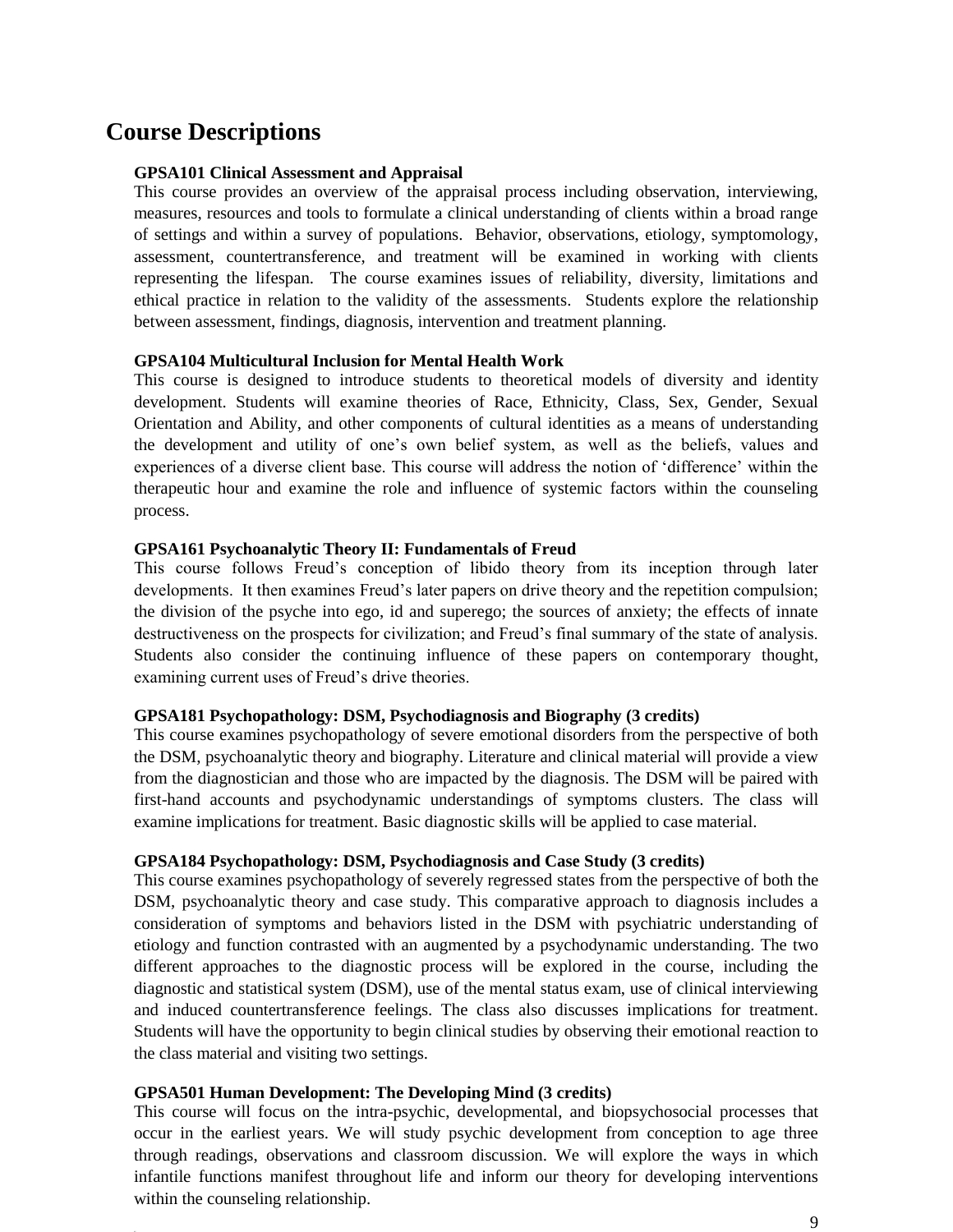#### **GPSA502 Human Development: Age Three to Adolescence (3 credits)**

This course will focus on the intra-psychic, developmental, and biopsychosocial processes that occur in the years between age three and age twelve. Oedipal, latency and pre-teen dynamics are presented and explored, and students learn how an understanding of these stages of childhood development can be applied in the therapeutic relationship.

#### **GPSA503 Human Development: Adolescence to Adulthood (3 credits)**

This course will focus on the intra-psychic, developmental, and biopsychosocial processes that occur during puberty to adulthood will be examined, concentrating on the expression of the basic drives as the individual emerges and separates from the dependencies of childhood and eventually leaves home to start life on his or her own. Freud's hallmark of maturity, "the ability to work and love," will be used to study the conflicts and resistances of theses crucial stages. Students examine these processes through readings, case presentations, and personal experience.

#### **GPSA504 Human Development: Adulthood – Middle to Later Years (3 credits)**

This course will focus on the intra-psychic, developmental, and biopsychosocial processes that occur during middle to later years with emphasis on some of the relevant life occurring challenges. Students will read and study developmental theory and case presentations of people and individuals in this phase. The objective of this course is for students to further their understanding of some of the conflicts and recapitulations of earlier conflicts in the life cycle that occur during this phase and how they cope. Unconscious motivations are considered within a range of individuals, and how people grapple with these aspects of their personalities, and manage this phase of development. The role of mental health, neurological, biological, environmental and cultural factors will be explored in the context of later life.

#### **GPSA507 Human Development: Thru the Lifespan from Birth to Death (Life Span/Survey Course) (3 credits)**

This survey course will focus on the intra-psychic, developmental, and biopsychosocial processes that occur through the life span and within intrapsychic, biological, family, environmental and cultural context. How the individual approaches developmental tasks or copes with challenges of inner and outer reality, from conception through old age, is reflected in his/her sense of self and is manifested in behavior and life choices. The maturational tasks of adapting and coping that enable growth over the lifespan are examined.

#### **GPSA511 The Counseling Profession (3 credits)**

This course provides a broad understanding of the psychoanalytic counseling profession as defined by the history, professional standards, scope of practice and application of ethics to theory and practice. The professions of counseling and psychoanalysis are defined and compared through their historical roots with exploration of overlapping practice methods. The importance of personal and professional self-care is emphasized. Students learn ethical decision-making models to assist in making practice decisions.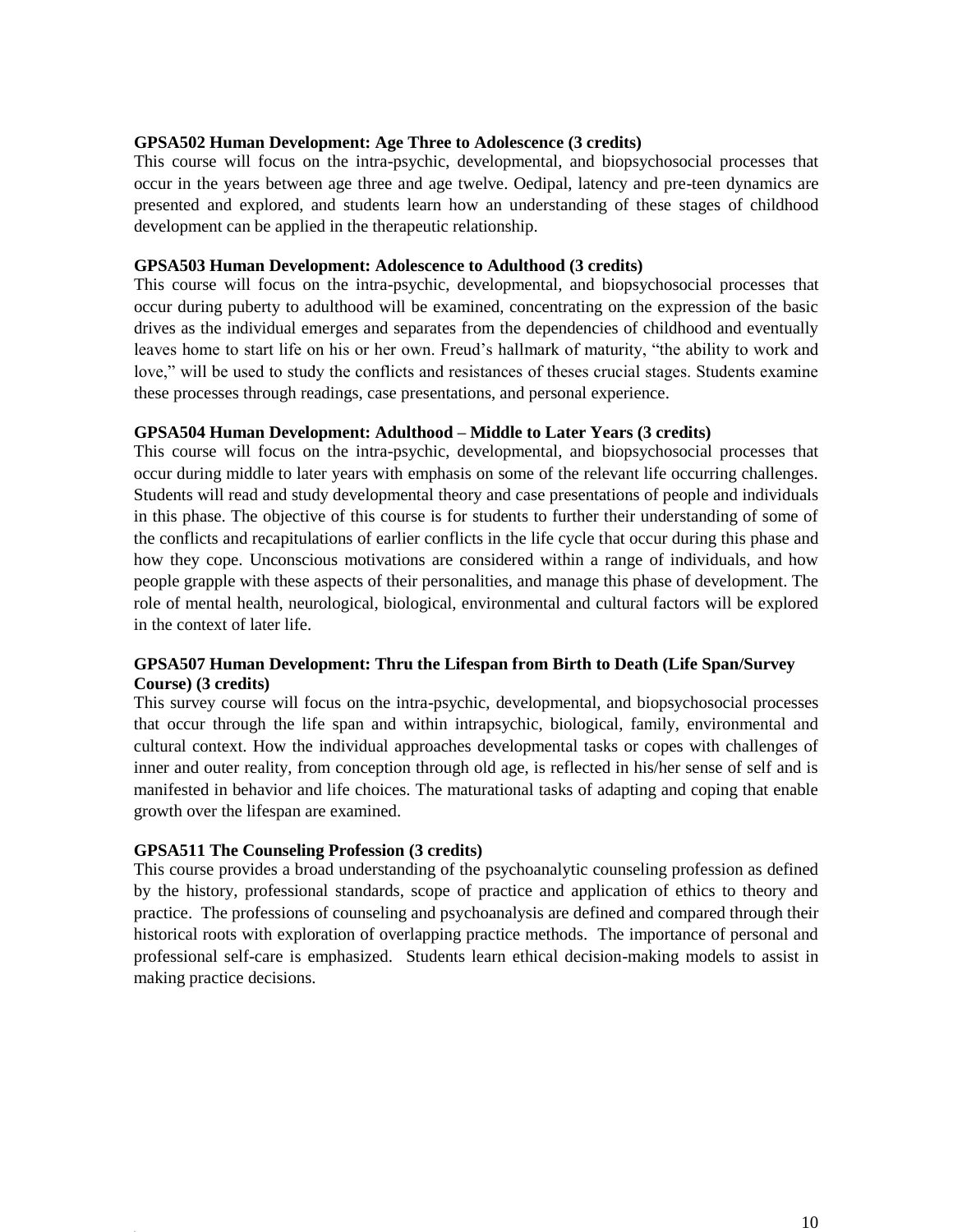#### **GPSA520 Evolution of Basic Psychoanalytic, Trauma, and Resilience Concepts (3 credits)**

Evolution of Concepts course is a journey mapping the concurrent and overlapping development of the studies of psychoanalysis, trauma, and resilience. It is remarkable that the impact of trauma on the individual and its ripple effect through society, particularly that of everyday life trauma, was not a serious concern until the late 1800's. In this course, the current view of trauma and resilience evolves through exploring its historical roots, and how social conditions influenced our perceptions and approaches to assessment and treatment. You will have opportunity to bring in clinical material, and the class is always a welcoming arena for lively group discussion. A range of environmental events that can catalyze intrapsychic trauma will be covered from war to the understanding of sexual abuse, and the present day challenges of divorce, terrorism and financial crisis.

#### **GPSA521 (formerly 520) Psychoanalytic Counseling: Basic Concepts (3 credits)**

This course will introduce the student to basic concepts of psychoanalytic counseling. It will be an introduction to Freudian and modern interventions within counseling and psychoanalytic frameworks. The student will learn about the basic concepts and their applications.

#### **GSPA522 Comparative Psychotherapies I: Modern Concepts & Techniques (3 credits)**

In this course, students will learn the basic intervention strategies applied in counseling and psychoanalysis. We will study how these fields have expanded, in technique and theory, to include more severe emotional disorders. It will be an introduction to theory and interventions; students will learn how to apply these concepts in class via experiential learning.

#### **GPSA526 Resistance and Defense (3 credits)**

Psychic defenses are essential tools available to us for dealing with psychic pain. This course will study the use of defenses, from projection and splitting to repression and sublimation, in relation to emotional, psychosexual, and cognitive development. This course will consider mental illness a maladaptive psychic defense process, and psychoanalytic cure a state of mental wellbeing in which thoughts, feelings, and impulses can be tolerated comfortably without resorting to inappropriate action or self-destructive defense

#### **GPSA529 Transference and Countertransference (3 credits)**

In this course students learn about the theoretical and clinical meanings of transference and countertransference and their importance as a framework and tools in working effectively with people. They study, through ongoing cases, readings, films, and group discussion, the helping relationship and techniques to facilitate understanding of transference and countertransference as they influence self-care and self-development.

#### **GPSA531 Group Dynamics I: Theories & Techniques (3 credits)**

This course provides the broad, basic theoretical and experiential understanding of group work. Basic stages and psychoanalytic underpinnings of group process and structure are outlined with emphasis is on methods and skills. Special emphasis is given to resistance, interventions with specific diagnostic, culture, development and legal or ethical issues of group work. More than 10 clock hours of this course are structured as a group experience activity.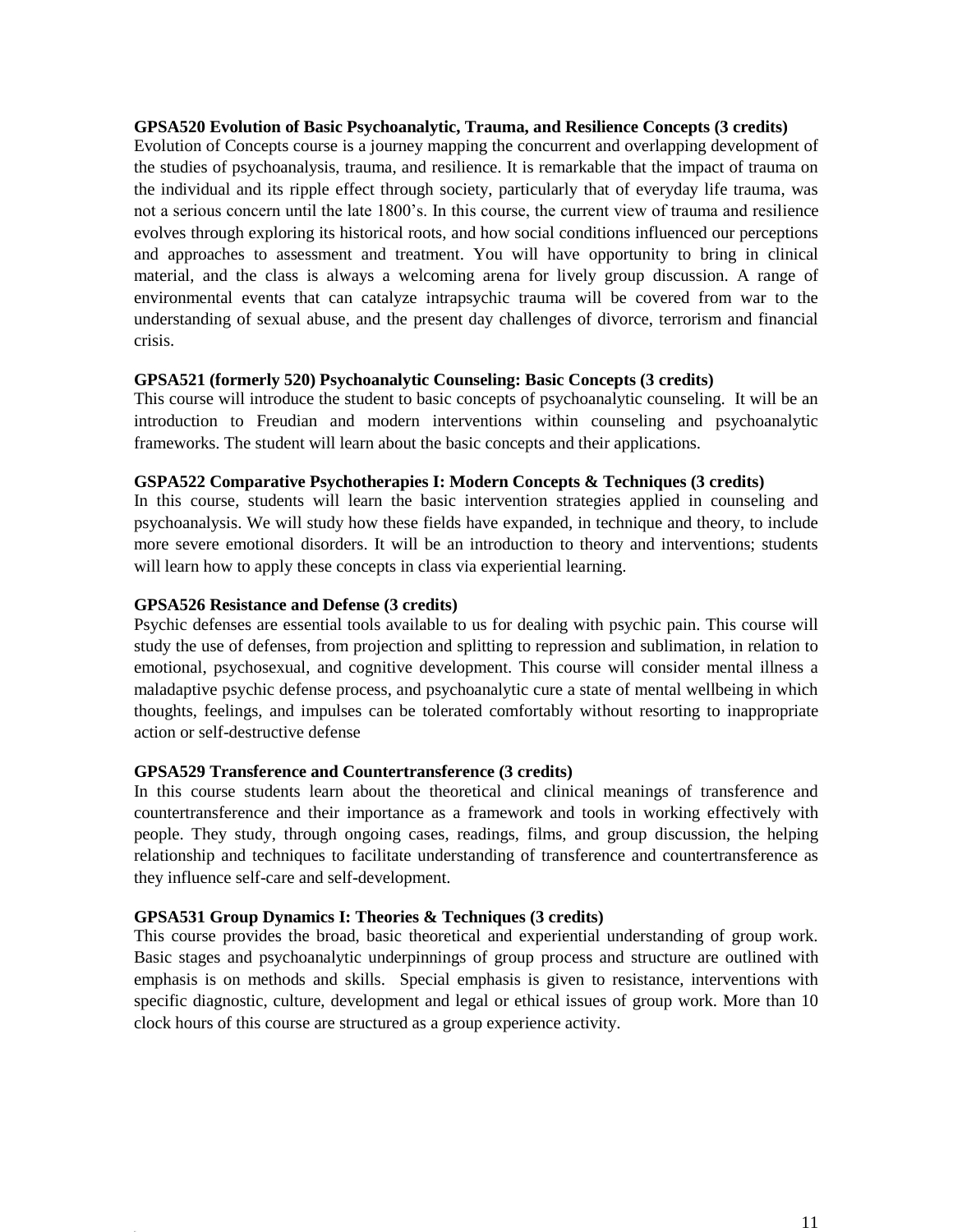#### **GPSA532 Group Dynamics II: Group Leadership (3 credits)**

This, Group Dynamics: Group Leadership, course provides an opportunity to study specific issues relating to therapeutic work with groups in a variety of settings and across different theoretical, clinical frameworks. Through assigned readings, class interaction, and case presentations students will develop an understanding of the unique leadership role involved in effectively leading groups. Ways of studying group dynamics, helping members interact and connect, assessing group progress, as well as designing and implementing therapeutic interventions will be studied. The unique interpersonal dynamics presented in the group situation can be studied from a diverse and comparative theoretical and clinical perspective through this ongoing process of the interactive group class. In addition, the stressors, demands and personal impact on the clinician of working with relationships in groups will be explored. More than 10 clock hours of this course are structured as a group experience activity.

#### **GPSA534 Trauma and the Resilient Mind: Contemporary Theories (3 credits)**

This course is designed to introduce students to an understanding of the various types of trauma generating maladaptive, emotional stress reactions, a grasp of the developing concept of resilience and the adaptive responses that promote it. Major theories and theorists investigating the developmental, relational, conscious and unconscious aspects of the trauma/resilience phenomenon will be presented. Methods for assessing trauma responses and current therapeutic interventions will be explored. Class discussion of case material, personal vignettes, required papers and weekly logs will provide an opportunity for hands-on application of strategic intervention design. In depth attention will be given to the study of PTSD theories, secondary trauma and complex and developmental trauma.

#### **GPSA535 Couples through the Lifespan: A Modern Psychoanalytic Approach to Marital/Couples Therapy (3 Credits)**

How does early attachment affect a couple's ability to have a healthy, satisfying relationship? The experience of being a couple grows out of early attachment. This course will explore how couples develop and maintain an attachment. Topics will include how couples maintain intimacy over the lifespan, conflicts including secrets, lying and affairs, patterns of commitment, sex, childrearing, blended families, empty nesting, end of life issues and the continuous requirements for change that naturally develop over the lifecycle. When couples make their way to the consultation room, how can the therapist intervene?

#### **GPSA536 Comparative Psychotherapies II: Theories of Counseling & Psychoanalysis (3 credits)**

This course surveys major theoretical schools of counseling and psychoanalysis and how to apply their underlying premises in practice. Students will learn about the contributions of these fields to form a broad understanding of clinical techniques from forming the therapeutic relationship, developing a case conceptualization to interviewing and developing a range of intervention strategies with a range of cases. Special emphasis is place on how each perspective informs how interventions are developed and implemented according to the treatment progression.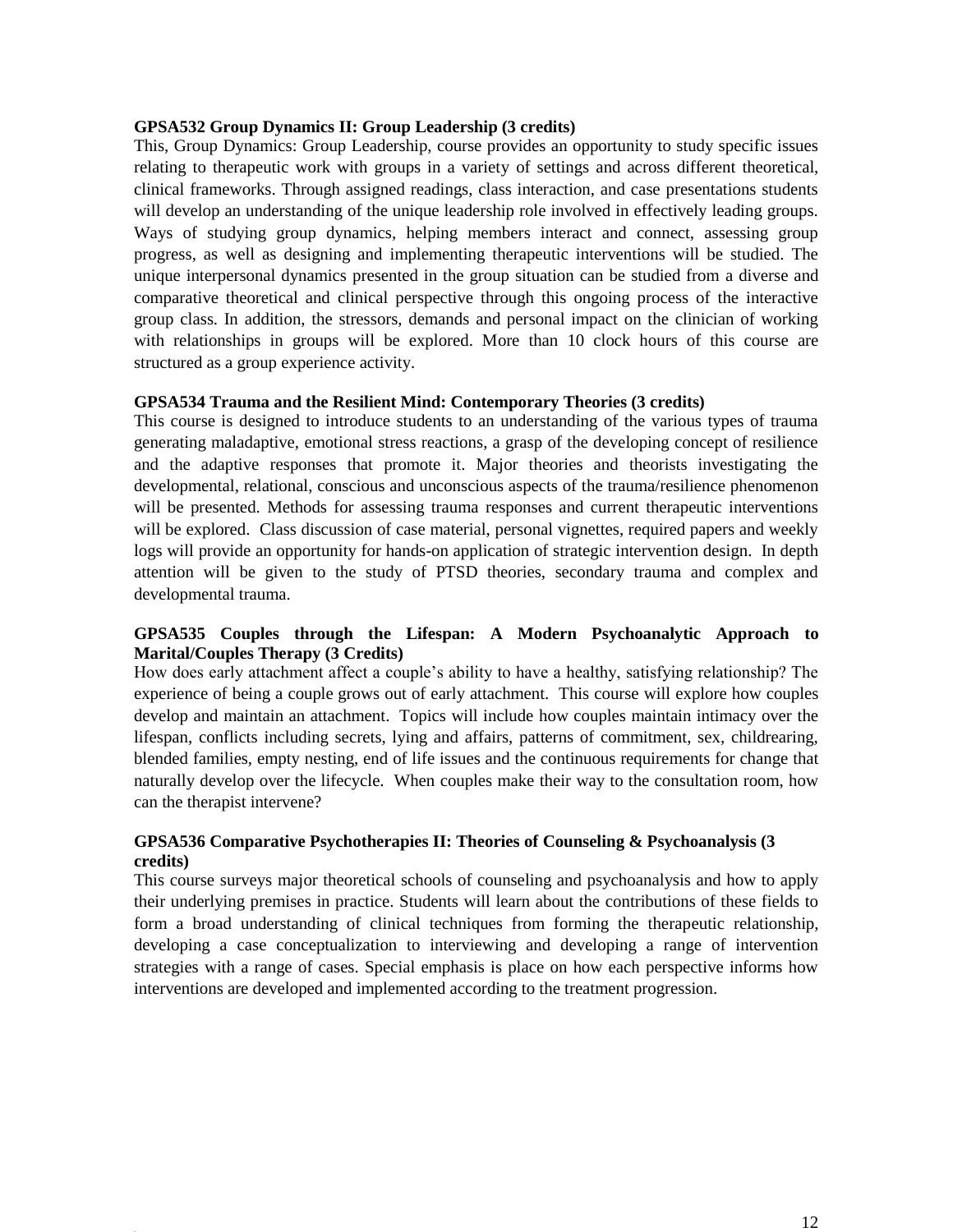#### **GPSA552 Introduction to Research in Human Sciences: Quantitative and Qualitative Studies (3 credits)**

This course examines the bases of scientific inquiry. It provides a theoretical and practical knowledge of research and methodology, including principles of concept formation and research design. Special emphasis is given to ethical research practices. Students review the important tools, methods and techniques for sound and ethical research, including the tools and date of outcomes research. They will learn to critically evaluate research literature. After this general review of research in the human sciences, students will study the practitioner scholar model of applying research to everyday practice.

#### **GPSA554 Masters Research Seminar (3 credits)**

For students who want supplemental support with writing, this course guides students in their design and completion of written assignments and papers. Group work and close guidance of the instructorsfacilitates the thesis writing process. The course pays special attention to the formation of assignment topics and writing appropriate literature reviews. The course operates as an intellectual workshop in which students share the process as well as the results of their research with the group throughout the semester. Papers should be written in the style of the American Psychological Association (APA)Style Manual.

#### **GPSA 555A Proposal Writing: Professional Ethics & the Psychoanalytic Case Study Seminar (3 Credits – companion of 555B but not sequential)**

In this companion course to 555B, students will learn how to develop a proposal for or to work on the culminating psychoanalytic case paper in the Certificate program. Students will prepare a narrative of the case dynamics which describes the course of treatment and presents a question about some aspect of the case that puzzles or interests the student; show how the therapist listens in order to form an impression of the individuals emotional experience; write a review of the clinical literature that relates to the research question; and analyze what they have learned when applying further knowledge to case process recordings. This course meets the requirements for the Proposal Writing course as a prerequisite for the capstone tutorial sequence. *\*Students must submit a request to the training committee for permission to enroll in this course.* 

#### **GPSA555B Proposal Writing: Professional Ethics & the Psychoanalytic Case Study Seminar (3 Credits – companion of 555A but not sequential)**

In this companion course to 555A, students will learn how to develop a proposal for or to work on the culminating psychoanalytic case paper in the Certificate program. Students will prepare a narrative of the case dynamics which describes the course of treatment and presents a question about some aspect of the case that puzzles or interests the student; show how the therapist listens in order to form an impression of the individuals emotional experience; write a review of the clinical literature that relates to the research question; and analyze what they have learned when applying further knowledge to case process recordings. This course meets the requirements for the Proposal Writing course as a prerequisite for the capstone tutorial sequence. *\*Students must submit a request to the training committee for permission to enroll in this course.* 

#### **GPSA556 Advanced MA Thesis Seminar (3 credits)**

The master's degree student elects to continue in 556 after completion of 554 to facilitate progress on the fieldwork paper with greater depth. The student simultaneously enrolls in a directed research with a thesis advisor and works individually with that faculty member until the project is completed. A second reader approves the paper as well.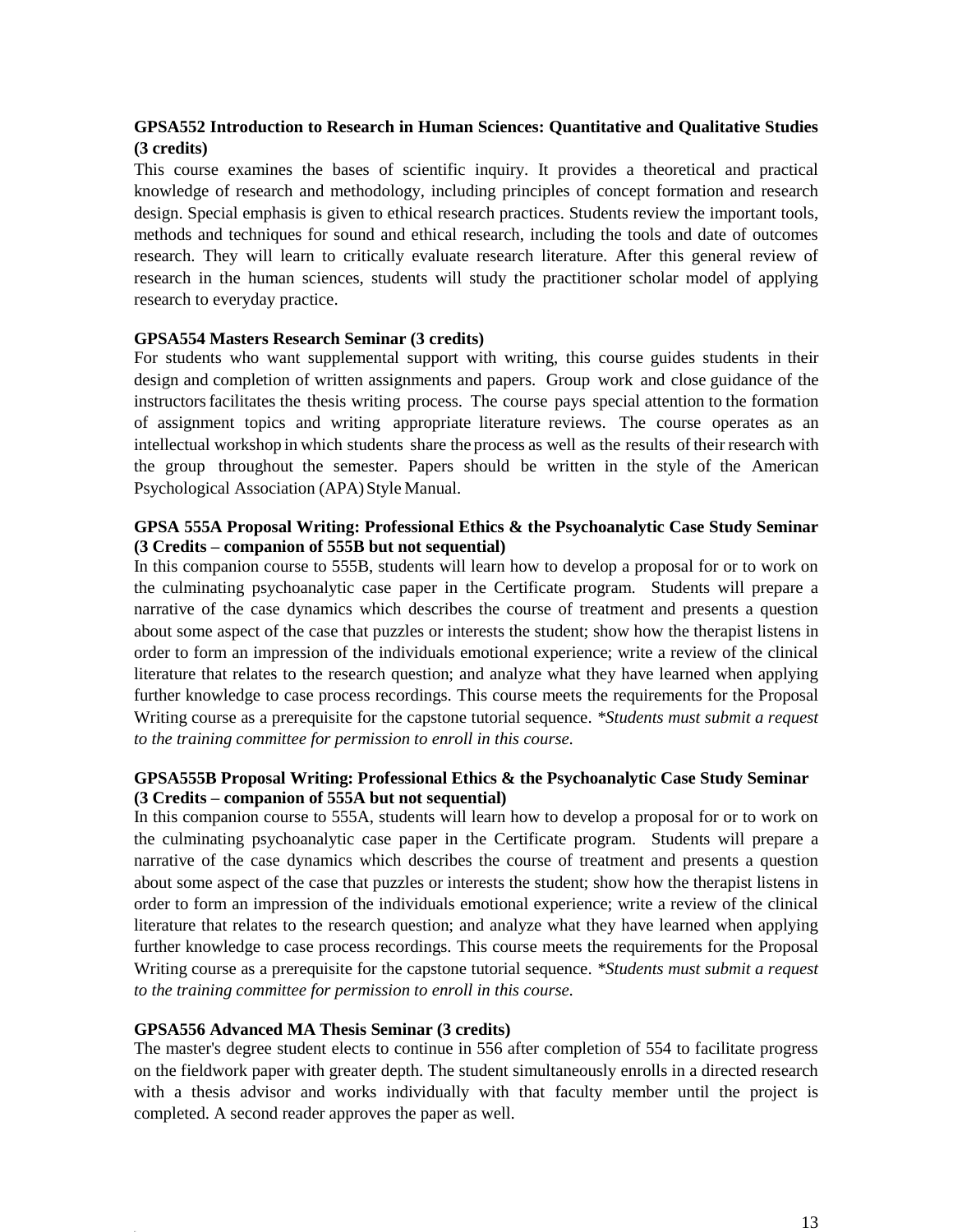#### **GPSA559-562 Directed Research (0.5 – 3 credits)**

The master's degree student chooses to work with a research chair on the research paper, which is based on a case from the fieldwork experience. The student enrolls in a directed research and works individually with that faculty member until the project is completed. A second reader approves the paper as well.

#### **GPSA560 Independent Clinical Research Tutorial (3 credits)**

The student works individually in independent research tutorial with a faculty member until the project is completed. A second reader approves the paper as well.

#### **GPSA586 Career Counseling (3 credits)**

This course is designed to provide and understanding of career development and the interrelationship between careers and personality' lifespan development; family; lifestyle choice; use of defense mechanisms and diversity. A broad understanding of career development theories, occupational and educational information sources, assessment tools, and measures, decisionmaking models and online resources will be reviewed. Students' assignments will be based on selfassessment modules in which the student will apply concepts, tools and theory to the student's own life experience.

#### **GPSA700 Fieldwork Practicum Seminar & Supervised Group Studies (SGS) (4 credits)**

In this first segment of the fieldwork experience, students are supported to apply skills and develop self-awareness through clinical experiences while interfacing with the fieldwork coordinator, mentor, clinical supervisor, academic advisor. Students are guided in a clinical site to initiate therapeutic relationship and apply basic techniques to facilitate understanding of transference while the student observes themselves through describing countertransferencial experiences. Ethical approaches to practice are emphasized.

#### **GPSA701 Fieldwork Internship Seminar – When and How to Intervene: Transference and Countertransference & Supervised Group Studies (SGS) (4 credits)**

In this segment of the fieldwork experience, students study the helping relationship and techniques to facilitate understanding of transference and countertransference as they influence the student's self-development. Students learn how to recognize signs and symptoms of psychopathology and how to identify process and understand his or her feelings while exploring possible inductions from cases. Ethical approaches to practice are emphasized.

#### **GPSA702 Fieldwork Internship Seminar – Issues of Bias in the Treatment of Mental Illness & Supervised Group Studies (SGS) (4 credits)**

In this course, students will study their countertransference responses, listen to, and become aware of client's dynamics and how each client speaks to present these dynamics through symbolic communication. This clinical course has a focus on how perceptions shape our views of various society groups. Aspects of bias that influence practice experiences are examined while providing client hours at an externship site. Students will identify the phenomena of bias in cases presented in relation to diversity in terms of ethic. Sociological and psychopathological processes. They will learn to observe their own reactions to the clinical work and use with growing understanding as a clinical and technical tool. Students' will achieve this by studying internal unexamined perceptions as well as broader societal prejudices, society trends and subgroups, interactions patterns and the impact of differing lifestyles and maladaptive behaviors, including stress, abuse and discrimination on subjective responses.

#### **GPSA 703 Fieldwork Internship Seminar – Continuing Fieldwork Seminar & Supervised Group Studies (SGS) (4 credits)**

The Fieldwork experiences provides an opportunity to apply theory and practice counseling and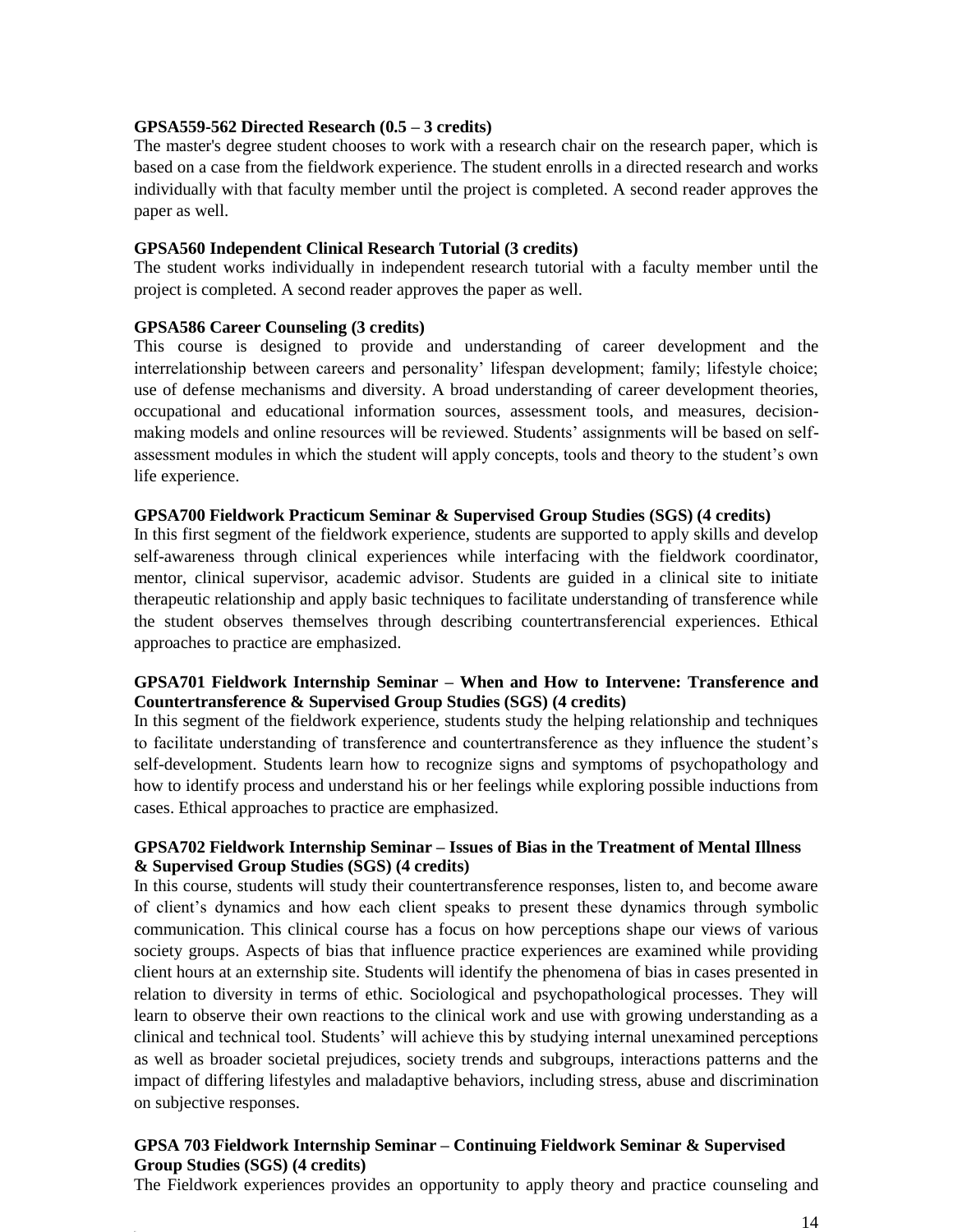psychoanalytic techniques through practicing in a clinical setting under supervision. GPSA 704 is taken when the student has not completed the required number of total fieldwork hours, fieldwork paper or presentation by the completion of course GSPA703. The student remains enrolled in GSPA 704 until the fieldwork study, paper and presentation are completed. As the student moves through the fieldwork sequence, the student has increasing ability for independence and develops professional identity. The student learns advanced techniques to enable individuals to tolerate more comfortably the stimulation of importance and professional, ethical and cultural issues will be examined throughout the course. Students psychoeducational group in addition to individual work with clients.

#### **GPSA704 Fieldwork Internship Seminar – Clinical Intervention: Early Interventions & Supervised Group Studies (SGS) (4 credits)**

This course is designed for students who approved for fieldwork. The Fieldwork experience provides an opportunity to study basic psychoanalytic counseling techniques and their application to clinical settings. In this first Fieldwork segment, students are assisted in obtaining a Fieldwork placement, given early interviewing classroom practice in the initial encounters, and encouraged to begin studying the counseling/therapeutic process as they learn to recognize the various forms of psychopathology. They learn interviewing and intervention techniques to enable individuals to tolerate more comfortably the stimulation of the counseling/therapeutic experiences, and that allow them to more freely talk with the counseling professional. The importance of ethical issues will be examined throughout the course.

#### **GPSA705P Fieldwork Practicum Seminar – Clinical Intervention: Early Interventions & Supervised Group Studies (SGS) (4 credits)**

In this initial semester of the fieldwork experience, students learn to work with the treatment beginnings. In addition, the focus of this course is providing an opportunity to study basic psychoanalytic counseling techniques and their application to clinical settings. In this first Fieldwork segment, students are assisted in obtaining a Fieldwork placement, given early interviewing classroom practice in the initial encounters, and encouraged to begin studying the counseling/therapeutic process as they learn to recognize the various forms of psychopathology. They learn interviewing and intervention techniques to enable individuals to tolerate more comfortably the stimulation of the counseling/therapeutic experiences, and that allow them to more freely talk with the counseling professional. The importance of ethical issues will be examined throughout the course. *\*Students must submit a request to the training committee for permission to enroll in this course.* 

#### *Clinical Case Course Sequence. NOTE: Students must submit a request to the training committee for permission to enroll in these courses.*

#### **GPSA750 Clinical Case Seminar: The Initial Diagnosis and Resistances: Psychoanalytic Theory of Psychodiagnosis (3 Credits)**

This course is designed for students who are clinical candidates. Clinical cases are presented at an advanced level to consider for diagnostic examination. Students review diagnostic categories and case examples with emphasis on the beginning stages of treatment, resistances and psychodiagnosis within a clinical context. The course prepares students to work within an ethical framework with a wide range of presenting symptoms and offers a range of perspectives from counseling and psychoanalysis. Special emphasis is placed on the working alliance, establishing the treatment contract, treatment destructive resistances and countertransferential processes in relationship to establishing the treatment given a range of presenting problems.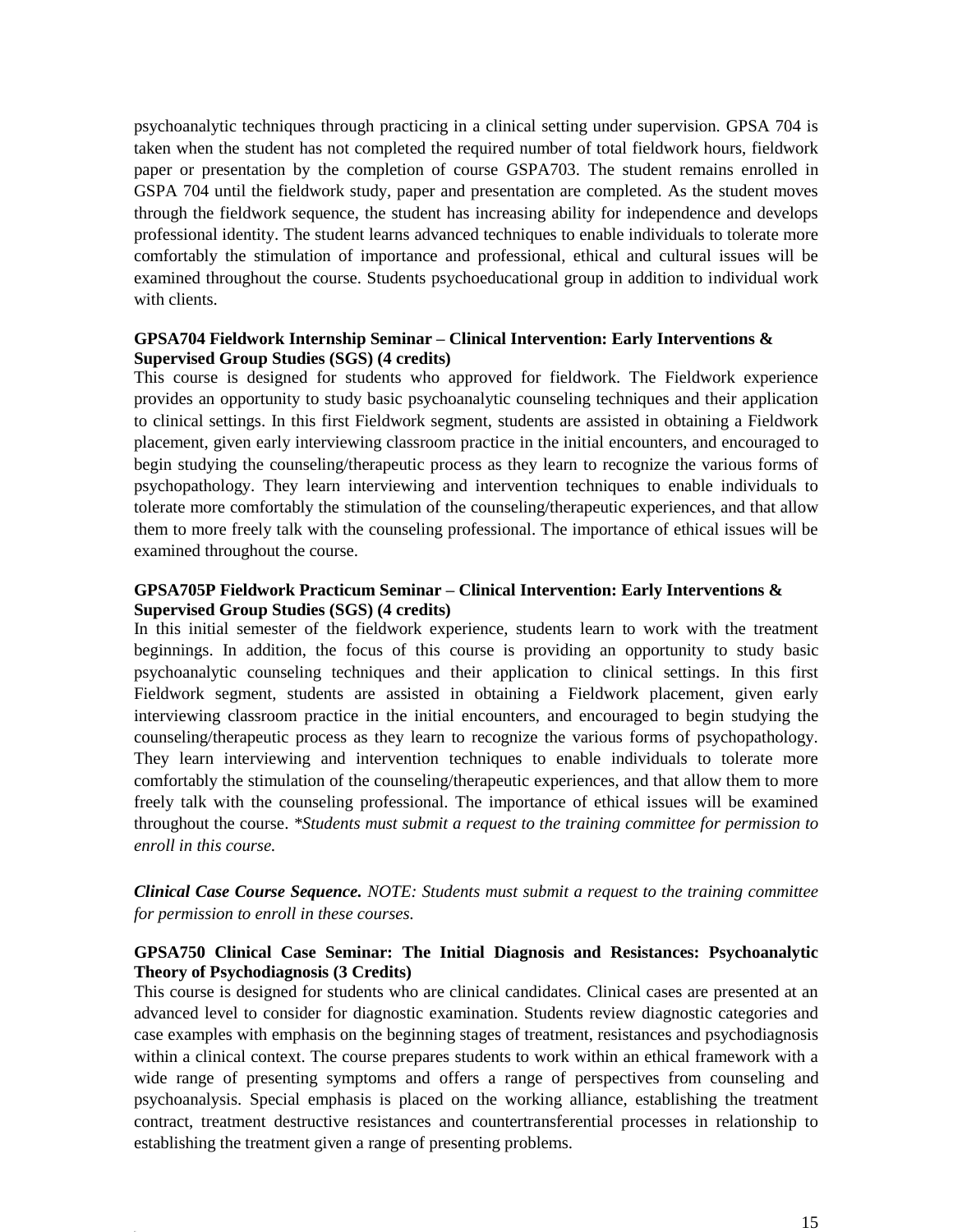#### **GPSA751 Clinical Case Seminar: Comparative Studies in Psychopathology (3 Credits)**

This course is designed for students who are clinical candidates. Each week a clinical case is presented at an advanced level to consider for case conceptualization. Students review models for understanding psychopathology and biographical accounts of psychopathological processes in the context of counseling and psychoanalytic thinking. The course prepares students to work within an ethical framework with a wide range of presenting symptoms and offers a range of perspectives. Special emphasis is placed on the students' clinical experiences and transference and countertransference reactions in relation to the course content.

#### **GPSA752: Clinical Case: Resistance, Transference and Countertransference Issues (3 Credits)**

Through readings and clinical case presentations, the students in this advanced clinical course will learn how to analyze the unique and diverse ways in which resistance, transference and countertransference responses are expressed during treatment. Transference and countertransference will be analyzed in both its historical and present contexts including the unconscious forces motivating the responses, the defenses underlying their operation and their impact on the therapeutic process. Students will explore the verbal and non-verbal expression of transference, especially in its pre-verbal form and countertransference along with the resistances that interfere with "knowing" and awareness. The clinical uses of following the contact, joining, mirroring and psychological reflection will be studied as key elements in the development of the positive and negative narcissistic transference. Ethical practice considerations of the therapist's subjective and objective countertransference (& countertransference resistance) will also be highlighted through the readings and analysis of case presentation material.

#### **GPSA753 Clinical Case Seminar: Practice Technique in Dreams and Symbolic Communication (3 Credits)**

This semester we will examine countertransference and ethical issues as they interact in decisions on treatment and technique. Often the conscious and unconscious attitudes of the analyst that shape countertransference also influence one's ethical position. Case examples and readings will help students describe reactions and use them in their treatment decisions. A special focus will be on how analysis of symbolic communication and dreams are influenced by one's countertransference. Students take this advanced course for the duration of their Consultation Center work. It is designed to help students work with patients, to recognize early resistances in treatment, and to understand induction and countertransference resistances in treatment.

#### **GPSA754 Clinical Case Seminar: Practice in Psychopathology and Psychodiagnosis (3 Credits)**

This course is designed for students who are clinical candidates. Each week a clinical diagnostic category is presented at an advanced level. Students review diagnostic categories and case examples with emphasis on psychopathology and psychodiagnosis within a clinical context. The course prepares students to work with a wide range of presenting symptoms and offers a range of perspectives from counseling and psychoanalysis. The recognition of dynamics, resistances, transference and countertransference issues will be addressed in order to establish and maintain a working alliance with the client.

#### **GPSA755 Clinical Case Seminar: Clinical Practice (3 credits)**

This course is designed for students who are clinical candidates. Each week a clinical practice issue or dilemma is presented. Students review models for understanding the topic in a counseling and psychoanalytic framework. Special consideration is given to ethical practice. The course prepares students to work at an advanced level with complex treatment situations. Special emphasis is placed on the students' clinical experiences, resistance, transference, and countertransference reactions in relation to the course content.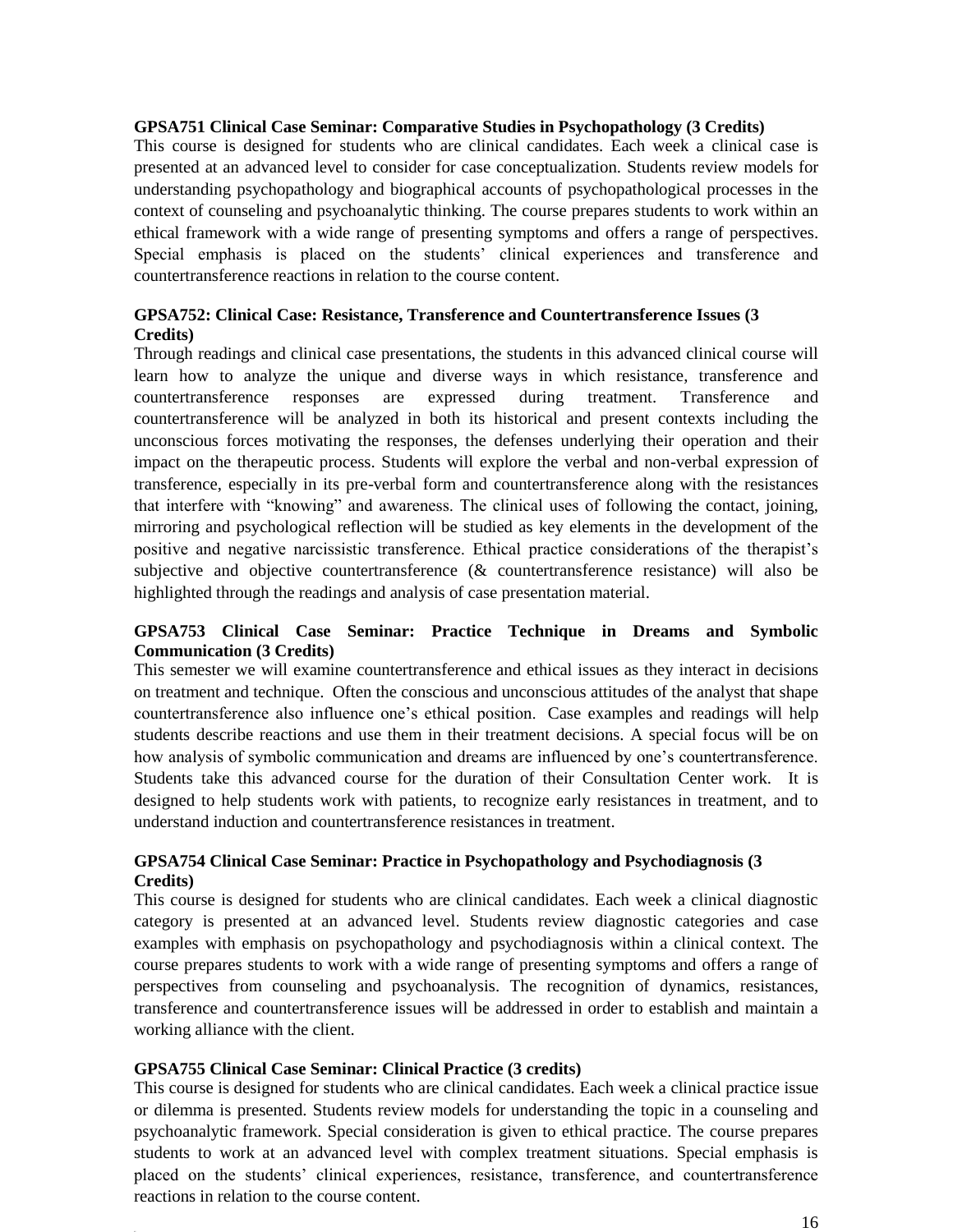#### **GPSA758 Continuing Case Seminar (3 Credits)**

Through continuing case presentations of three cases, students will apply theory to practice. With the agreement of the training committee, this course can be selected as fulfilling the requirement for the clinical case course after four semesters of successful completion of clinical case coursework.

#### **GPSA780 Clinical Supervision (3 credits)**

This course addresses the roles and functions of the clinical supervisor within a comparative framework within mental health models. The course will begin defining the supervisory process and move into the dimensions that build the supervisee-supervisor relationship. Topics will address the historical, theoretical, practical, ethical and cultural aspects of supervisory work. The many functions of the supervisor are outlined such as case review, evaluation, supportive intervention, education, and professional growth. Additional areas of focus will be on a range of supervisory settings from agency to private practice, learning and teaching styles, the parallel process while supervising a range of settings and populations, leadership styles, supervisor self-care and countertranferential reactions to the supervisee, handling conflicts, building and maintaining relationship with peers and treatment collaborations and working within the culture of an organization. A range of supervision modalities will be explored including group, individual, consultation and educational formats. Integration of the models will build the participant's understanding of her own identity and approach as a clinical supervisor.

#### **GPSA800 Attachment: Theory and Practice (3 credits)**

This course explores how the fetus to adult relates and attaches. Psychic developments from the beginnings of life through the circumstances of birth, mother-infant bond, marriage and throughout all of life's stages and in the consultation room are reviewed. The historical and contemporary works of theorists and practitioners are reviewed in relationship to attachment.

#### **GPSA806 The Psychodynamics of the Body (3 credits)**

This course will examine the unconscious as expressed in the body. The body becomes a symbolic expression of the dynamics of the mind and can be the seat of emotional communication in the consulting room. What is not in words may become enacted in the body, its functions and its movement. The earliest form of representative activity based on somatic excitability. Theory, case study and technique will be examined in the context of the psychodynamics of the body.

#### **GPSA810 The Psychoanalytic View of Women (3 credits)**

This course examines the evolving views of women's psychic development and roles in society from both psychoanalytic and sociological perspectives. The work of Freud, Deutsch, Horney, Bonaparte, Klein, Jacobson, Thompson, Chodorow, Gilligan, and others will be considered.

#### **GPSA824 (formerly 524) Treatment Techniques: Symbolic and Emotional Communication (3 credits)**

In individual treatment, what the person says and does not say, what is felt and not felt, what is enacted and not spoken is put into words. Metaphor and Symbolic verbal and nonverbal communication come in many forms, and these manifestations assist in the understanding of treatment dynamics that motivate the person in the consulting room and in daily life. Through readings, classroom discussion, case presentation and individual research, this course will explore the many forms of communication in treatment.

#### **GPSA825 Gender and Identity (3 credits)**

This course will examine the biological, neurological, social, cultural and intrapsychic relationship of gender roles, sexual orientation and gender identity. Gender is explored in the context of self, family, and cultural institutions such as schools, religious institutions, the legal system, and the health care system. It will present related models of theory and practice within psychoanalysis and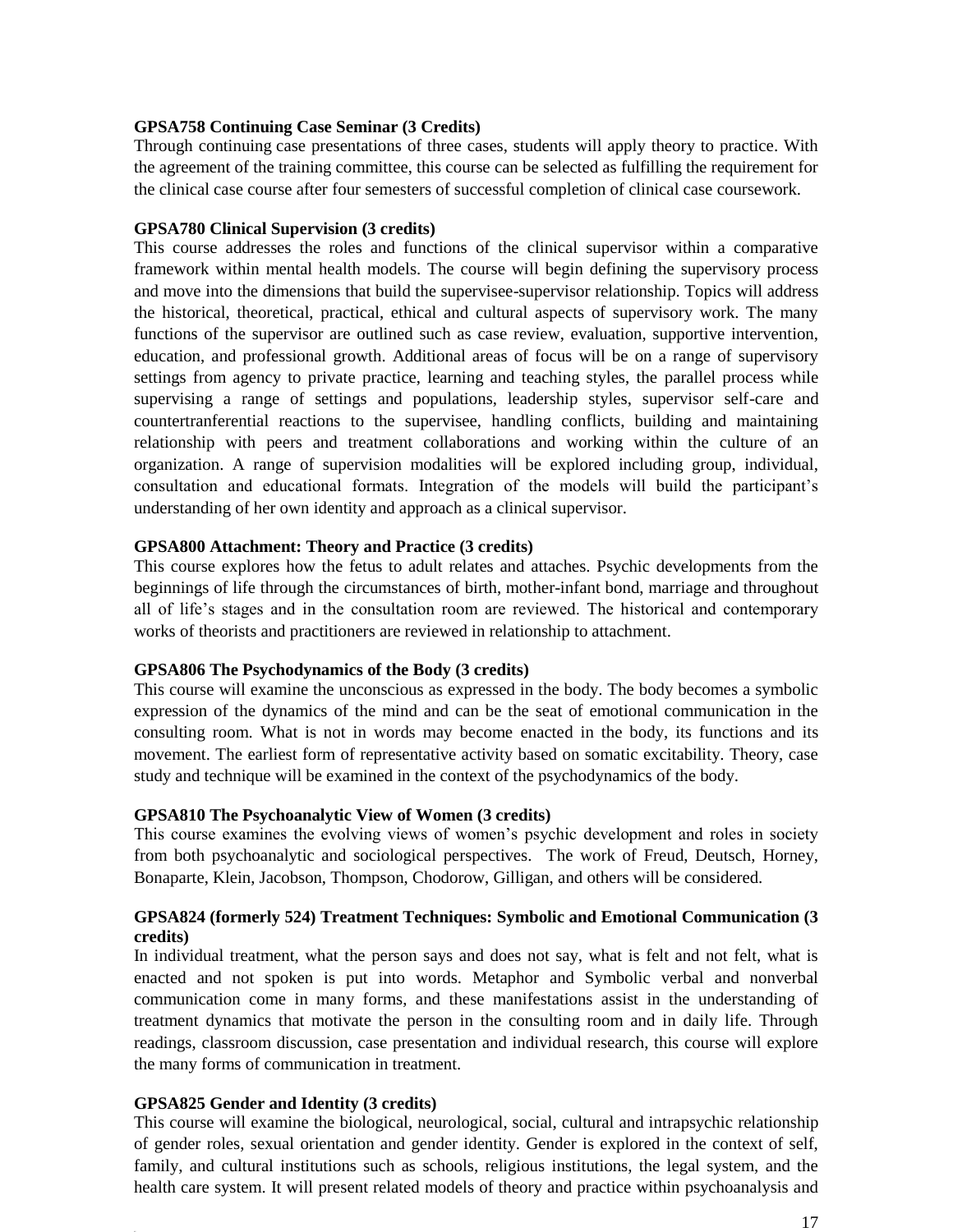counseling. Normal and pathological developmental lines are considered.

#### **GPSA828 The Psychodynamics of the Family Life Cycle (3 credits)**

The family life cycle is a series of developmental stages that a family moves through over a lifetime, from infancy to older age. Each stage affords the individual new skills and challenges which requires coping with change. Intrapsychic development is established and catalyzed by family relationships and patterns. Environmental, intergenerational and cultural factors can impact the family constellation and functioning.

#### **GPSA830 Attachment Patterns through the Lifecycle (3 Credits)**

This course will explore the patterns of attachment that are present throughout the lifecycle. From the relationship between mother and infant to the dynamics at the end of life. The student will ready key concepts, research studies and case examples that reflect attachment patterns. Special emphasis will be placed on theories of object relations and drive theory.

#### **GPSA831 Intervention Strategies for Working with Regressed States (3 credits)**

This course considers the technique by exploring psychodynamic intervention strategies for working with regressed states. Historical and contemporary theories and clinical cases are presented for basic to advanced clinical mental health counseling strategies with a range of dynamics. Ethical and cultural considerations are explored.

#### **GPSA833a Child Treatment: Theory and Practice (3 credits)**

This course will introduce the student to basic theoretical concepts and practices in child treatment. From mother and infant intervention to the emergence of adolescence, case studies will demonstrate the developmental patterns, treatment challenges and modification in treatment. The student will learn about the historical roots of approaches to contemporary practices. Case examples from practice examine common symptom patterns and evidence of trauma, pathology, and resilience within child treatments.

#### **GPSA833b Adolescent Treatment: Theory and Practice (3 Credits)**

This course will introduce the student to basic theoretical concepts and practices in child treatment. From mother and infant intervention to the emergence of adolescence, case studies will demonstrate the developmental patterns, treatment challenges and modifications in treatment. The student will learn about the historical roots of approaches to contemporary practices. Case examples from practice examine common symptom patterns and evidence of trauma, pathology and resilience within child treatments.

#### **GPSA835 Couples through the Lifespan (3 credits)**

How does early attachment affect a couple's ability to have a healthy, satisfying relationship? The experience of being a couple grows out of early attachment. This course will explore how couples develop and maintain an attachment. Topics will include how couples maintain intimacy over the lifespan, conflicts including secrets, lying and affairs, patterns of commitment, sex, childrearing, blended families, empty nesting, end of life issues and the continuous requirements for change that naturally develop over the lifecycle. When couples make their way to the consultation room, how can the therapist intervene?

#### **GPSA836 Human Sexuality and Libido (3 credits)**

This course provides an introduction to the literature regarding human sexuality and libinal drives.. It engages students in contemporary sexually issues and provides opportunities to develop practice skills required to understand sexual motivations, sexual development and interventions regarding psychosexuality.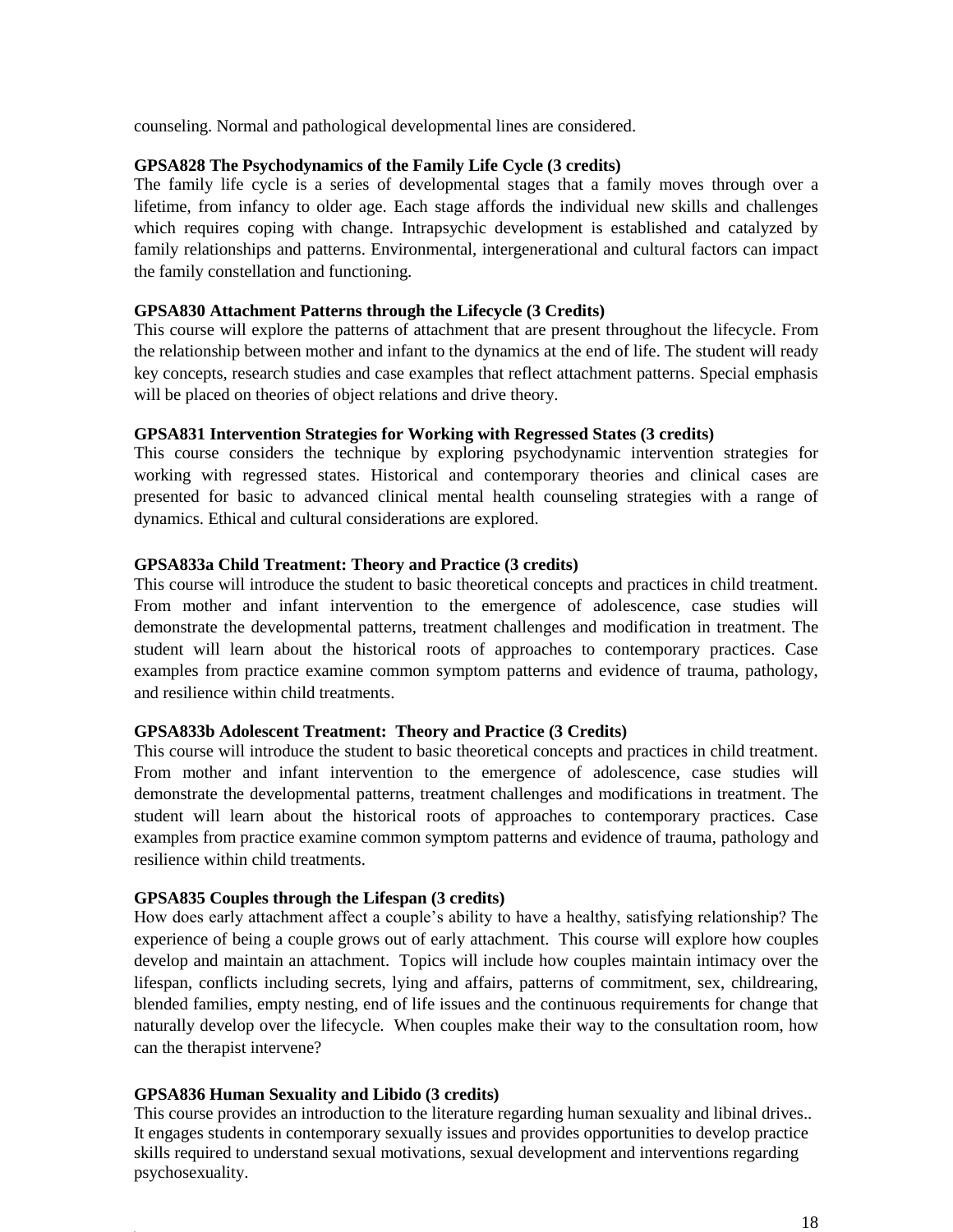#### **GPSA837 Comparative Psychotherapies III: Drive Theory and Object Relations Theory (3 credits)**

This course will compare the one and two person psychologies of the mind through the study of drive theory with an emphasis on modern psychoanalysis and its precursors and object relations theory. The unconscious process active in transference and resistances are explored side by side in both narcissistic states and within object relations.

#### **GPSA838 Understanding Addiction in Mental Health Treatment (3 credits)**

This course is designed to provide an introduction to the fundamentals of addiction counseling. Upon completion of the course, students should demonstrate knowledge of the causes, diagnosis of substance use disorders and various treatment strategies.

#### **GPSA850 Recent Developments in Psychodynamic Theory (3 credits)**

This course will explore emerging topics in psychodynamic theory. Class members will discuss recent psychodynamic readings, podcasts and videos, highlighting new or innovative theory. Students become active researchers in the course, bridging the gap between theory, research and practice through identify personally relevant literature to serve as a springboard. Students will develop self-efficacy by discovering resources that reflect an individualized and independent path to learning.

#### **GPSA851 Contemporary Topics in Clinical Practice (3 credits)**

This course will explore contemporary topics in clinical practice. Class members discuss topics related to mental health practice from contemporary life, highlighting new, innovative or relevant issues. Students become active researchers, bridging the gap between theory, research and practice through researching literature to serve as a springboard to exploring aspects of practice. Student can develop self-efficacy by discovering recourses that reflect a personal model of practice. The course discussion applies the literature to clinical practice.

#### **Course Descriptions for additional electives are available through the student's academic advisor.**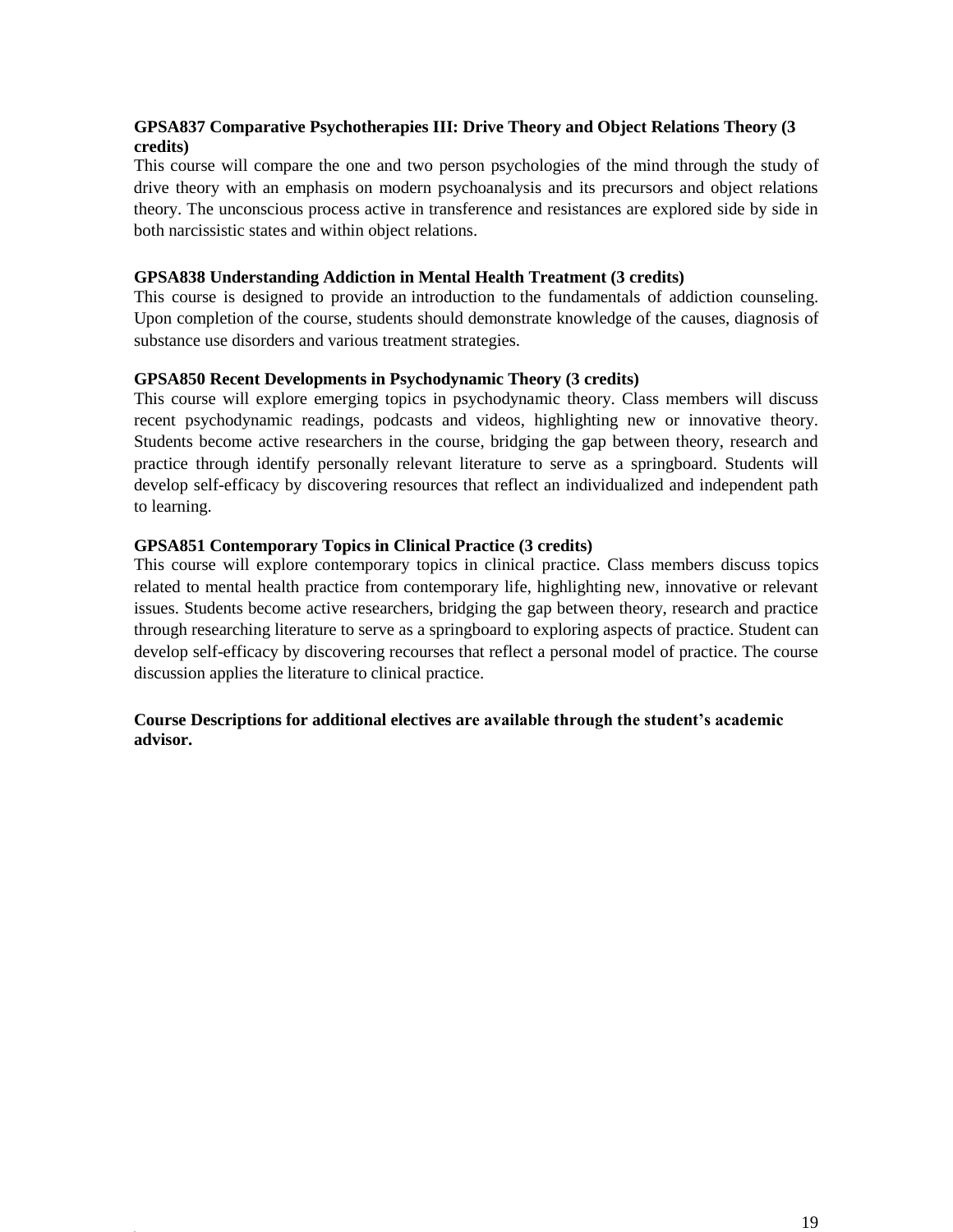# <span id="page-19-0"></span>**Academic Calendar**

BGSP-NJ's regular academic calendar consists of two semesters, Fall and Spring, as well as a Summer Session. The Fall Semester typically runs from the week of Labor Day through December, the Spring Semester typically runs from late January through May, and the Summer Session allows students to continue clinical supervision and coursework through the rest of May, June and July. BGSP-NJ offers both 2-credit, 3-credit, and 4-credit courses. All courses meet weekly for 16 weeks.

## <span id="page-19-1"></span>**Admissions**

The Boston Graduate School of Psychoanalysis's branch campus, the Institute of Counseling and Psychoanalytic Studies (ICPS) in New Jersey welcomes applicants with baccalaureate and graduate degrees from all educational backgrounds. Qualified applicants demonstrate their motivation and capacity to understand self and others as evidenced in their written application and admissions interviews; their readiness to undertake graduate level academic study; and their motivation to engage in emotional and intellectual learning.

ICPS admits students of any race, color, national origin, and ethnic origin to all the rights, privileges, programs, and activities generally accorded or made available to students at the School. It does not discriminate on the basis of race, color, national origin, ethnic origin, gender, sexual orientation, disability, age, creed, or employment status in administration of its educational policies, admission policies, scholarship and loan programs, and other School- administered programs.

To apply, prospective students submit to the Director of Admissions at ICPS the completed application, the application fee, and supporting materials, which include official copies of undergraduate and graduate transcripts, three current letters of reference, a statement about interest in the program to which they are seeking admission, and an academic writing sample. Applicants who are ¬non-native speakers of English may be asked to submit scores from the Test of English as a Foreign Language (TOEFL). Those educated outside the United States also submit transcripts to a credential equivalency service.

The application is complete once the above materials are submitted and the file is then reviewed by the Admissions team. Those applicants selected for further consideration are scheduled for two interviews with faculty members. The interview is an opportunity for the applicants to express their personal interest in psychoanalytic study, and to learn more about the Graduate School and its programs. During the interview process, the applicant is asked to write a brief response to a psychoanalytic text. The Admissions Committee then reviews all components of the applicant's file to make an admission decision.

Applicants who have completed graduate level work in psychoanalysis, counseling, or research may request equivalency at the admission interviews. Equivalency requests should be accompanied by documentation including syllabi of courses to be evaluated. Students seeking credit for hours with analysts who are members of the Society of Modern Psychoanalysts or members of comparable psychoanalytic accrediting bodies may submit their analyst's credentials to the Dean of Graduate Studies for review. Prior and current hours with qualified training analysts may be counted toward the graduation requirement. Prospective students are welcome to visit BGSP-NJ in Livingston, New Jersey for a tour of the school and an opportunity to meet with faculty and students.